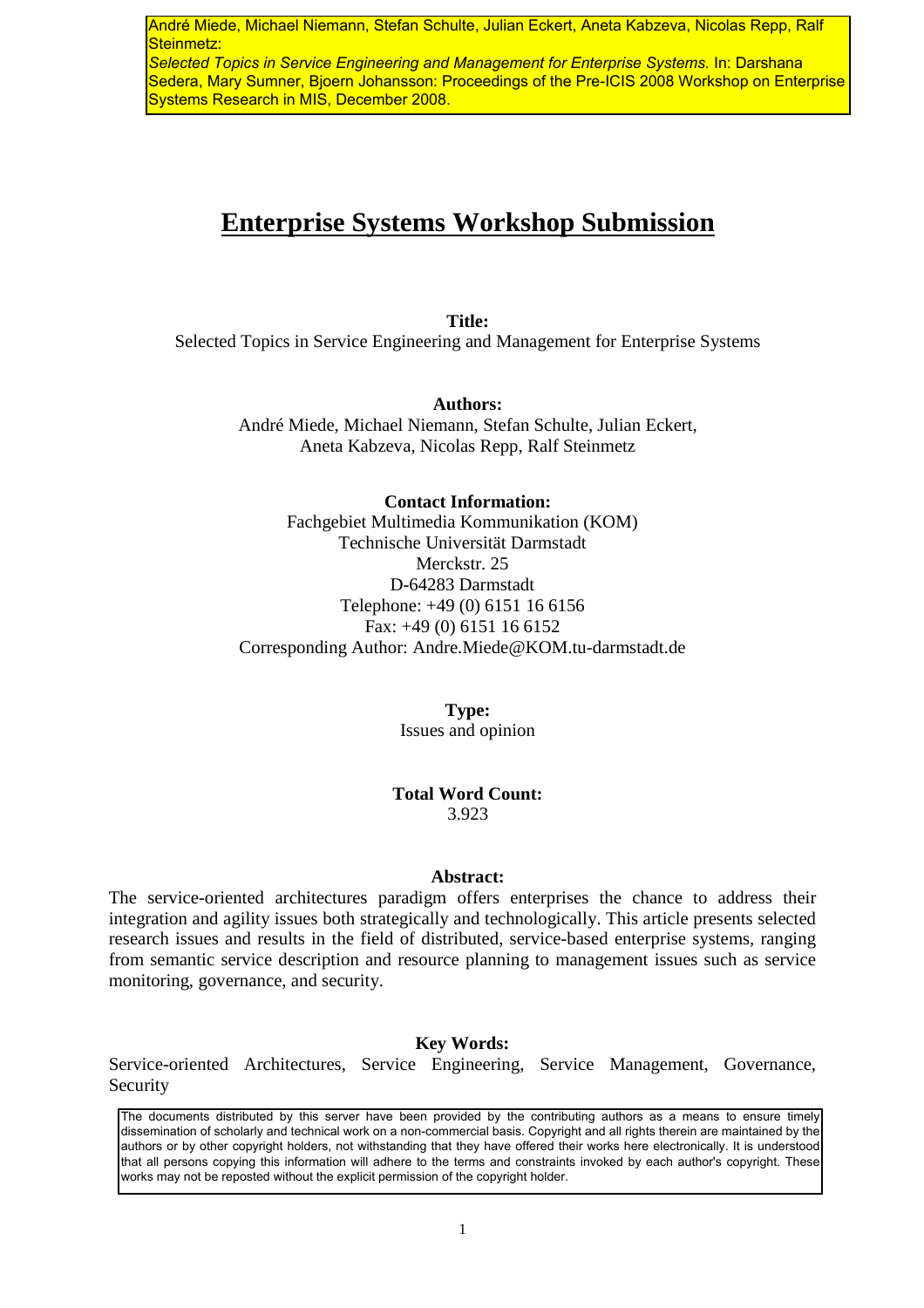## **Information about the Authors:**

**André Miede** is a researcher with the E-Finance Lab and Multimedia Communications Lab partnership at Technische Universität Darmstadt. His research focuses on service-oriented architectures, especially on security, audit, and compliance aspects. In addition to his research activities, he is a technology consultant in the financial services sector for BearingPoint in Germany. André received a Master's degree from the University of Magdeburg in 2006.

**Michael Niemann** studied computer science and business administration at the Technische Universität Kaiserslautern and at the Lomonosov Moskow State University in Moscow (Russia). He wrote his master's thesis within the scope of a cooperation ("Virtual Office of the Future") between Ricoh R&D Department in Tokyo (Japan) and the German Research Institute of Artificial Intelligence (DFKI) in Japan enhancing a semantic workflow management tool by project management functionality. Since June 2007, he is a research assistant at the Multimedia Communications Lab (KOM) at Technische Universitaet Darmstadt. His research topics are business process evaluation and verification in the scope of governance for service-oriented architectures (SOA Governance).

**Stefan Schulte** is a PhD Candidate at the Multimedia Communications Lab (KOM) at Technische Universität Darmstadt. He received a diploma degree in economics and a Bachelor in computer science from the University of Oldenburg and a Master of Information Technology from the University of Newcastle, New South Wales, in 2005 and 2006. His research interests include SOA in the banking industry, semantic concepts in SOA and especially semantic descriptions of Web services. Findings from his research have been published in more than twenty refereed scholarly publications.

**Julian Eckert** studied joint electrical engineering and business administration at Technische Universität Darmstadt and at the University of Massachusetts (USA). After receiving a scholarship from the German Academic Exchange Service (DAAD) he received his diploma degree in 2006. In 2006 he started his research at KOM in performance analysis of serviceoriented workflows. He is the co-head of the SOA Competence Center of httc e.V. and participates in the research cooperation "E-Finance Lab".

**Aneta Kabzeva** is a PhD Candidate at the Integrated Communication Systems Group at the University of Kaiserslautern in research cooperation with the IT architectures group at the Multimedia Communications Lab at Technische Universität Darmstadt. Her research focuses on service engineering, in particular on architecture description languages, evaluation methods, and management models. She received her diploma degree in Computer Science from the University of Kaiserslautern in 2007.

**Nicolas Repp** is head of the IT architectures research group at the Multimedia Communications Lab at Technische Universität Darmstadt. His research focuses on the management of distributed workflows, the monitoring of service quality as well as IT governance in large heterogeneous systems. He primarily works for the E-Finance Lab Frankfurt am Main e. V. research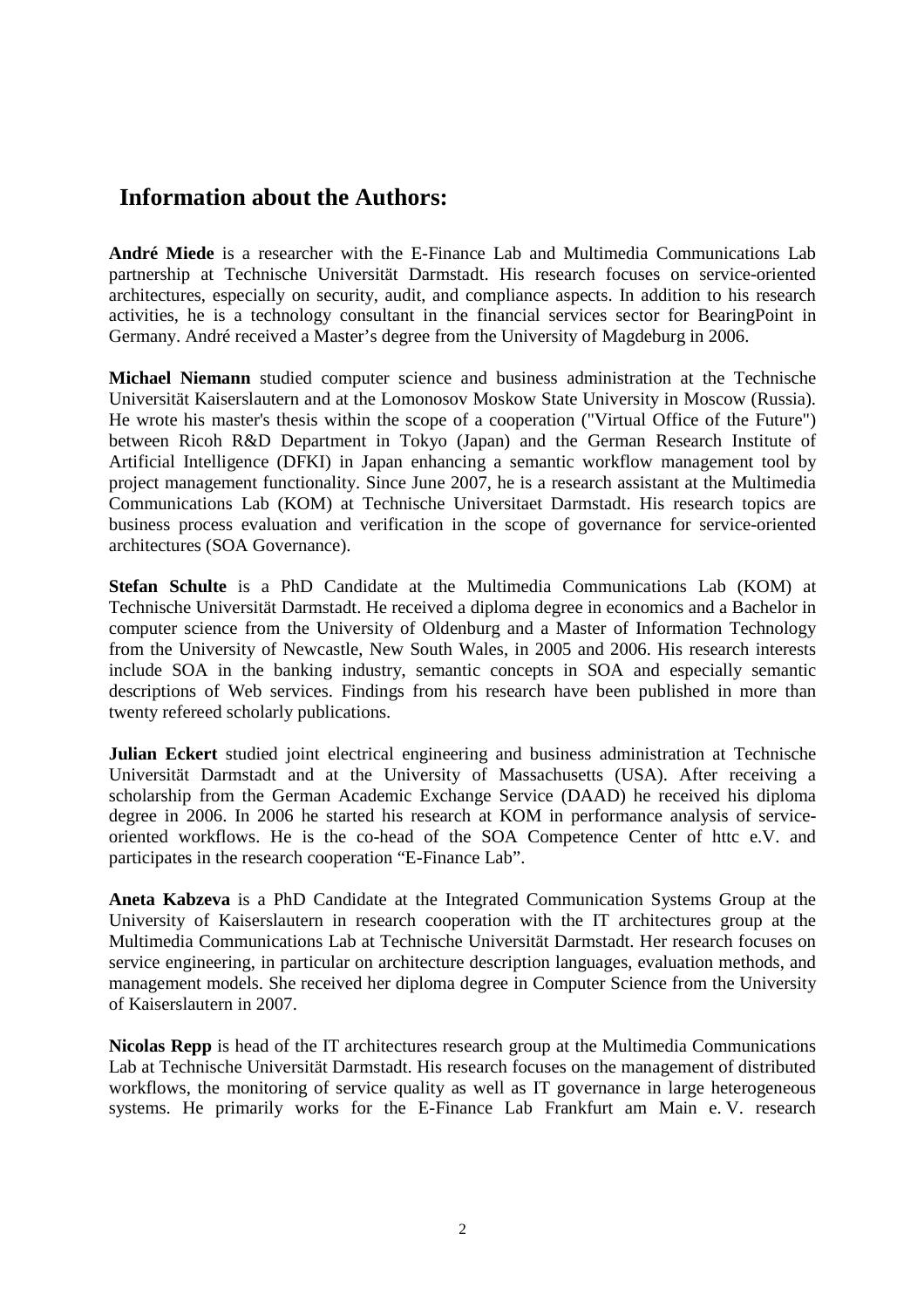partnership. Nicolas received a diploma in Business Informatics from Technische Universität Darmstadt.

Dr.-Ing. **Ralf Steinmetz** is professor of Multimedia Communications at Technische Universität Darmstadt in Germany. Together with more than 30 researchers, he has been working towards the vision of real "seamless multimedia communications". He has contributed to over 400 refereed publications, become an ICCC Governor; and is a Fellow of both the IEEE and ACM. Professor Dr. Ralf Steinmetz is a member of the Scientific Council and president of the Board of Trustees of the international research institute IMDEA Networks.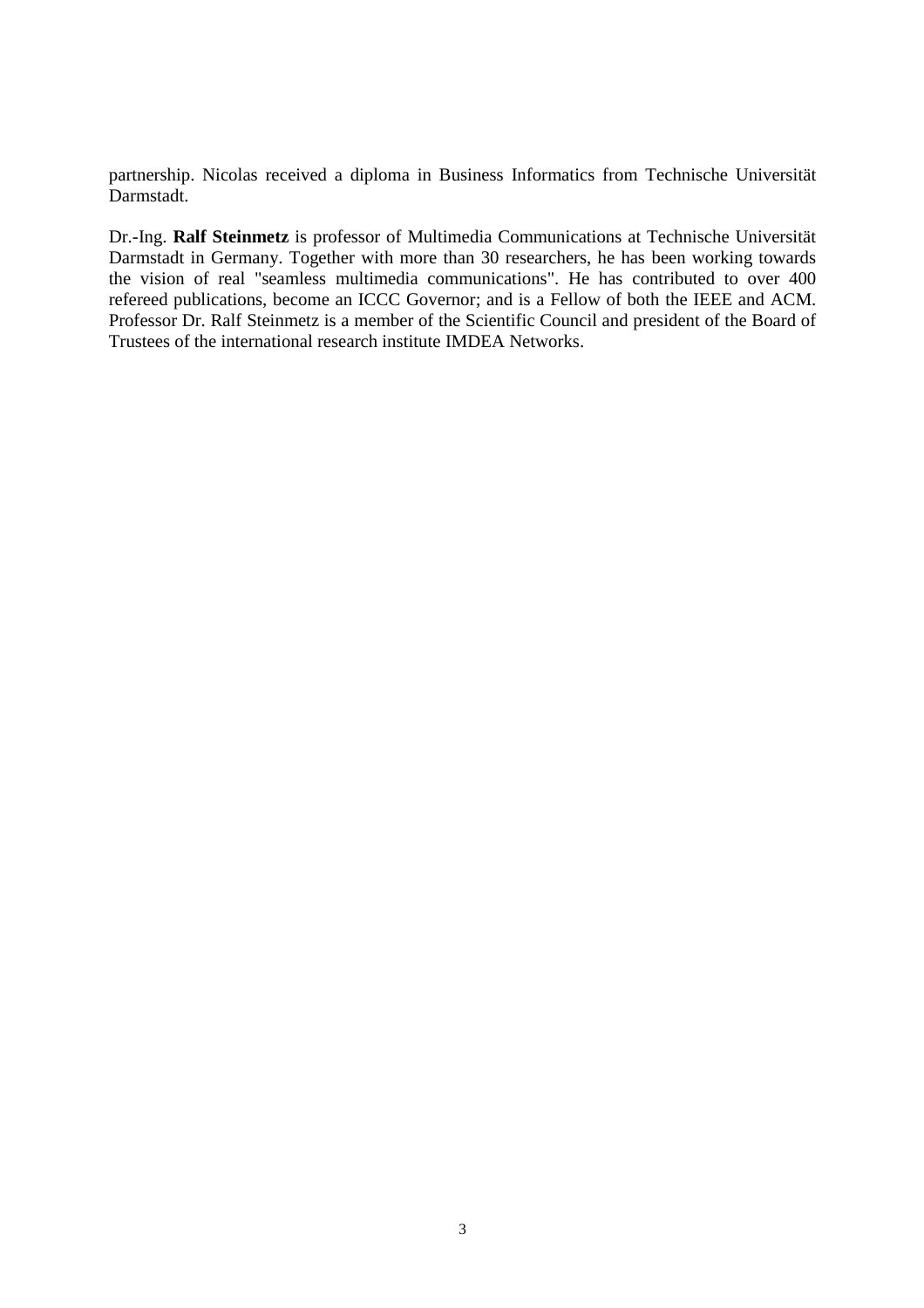### **1 Introduction and Scenario**

A global, fast-paced, and highly competitive economy confronts modern enterprises with many challenging requirements. To overcome these challenges, both the business side and the technology side have to work hand-in-hand seamlessly, while maintaining a mutual understanding of both the challenges and their possible solutions on both sides. Among various requirements which affect existing and future enterprise information technology (IT) architectures, the two following have a very strong impact on both research and applications [Jos07, KBS04, NL04]:

- The integration of heterogeneous systems.
- Achieving a high flexibility of business processes and their underlying IT.

The service-oriented architectures (SOA) paradigm can be used to facilitate an enterprise infrastructure which supports the above requirements.

Concerning the relevance and impact of SOA, the yearly survey "SOA Check" has shed some light on these issues for the German, Swiss, and Austrian market in 2008 [SC08]. Key results include:

- More than 50% of the study's participating enterprises consider the relevance of SOA "high" or "very high".
- About 50% of them plan to introduce an SOA.
- However, more than 50% admitted to have dealt with the issue only within the last two years.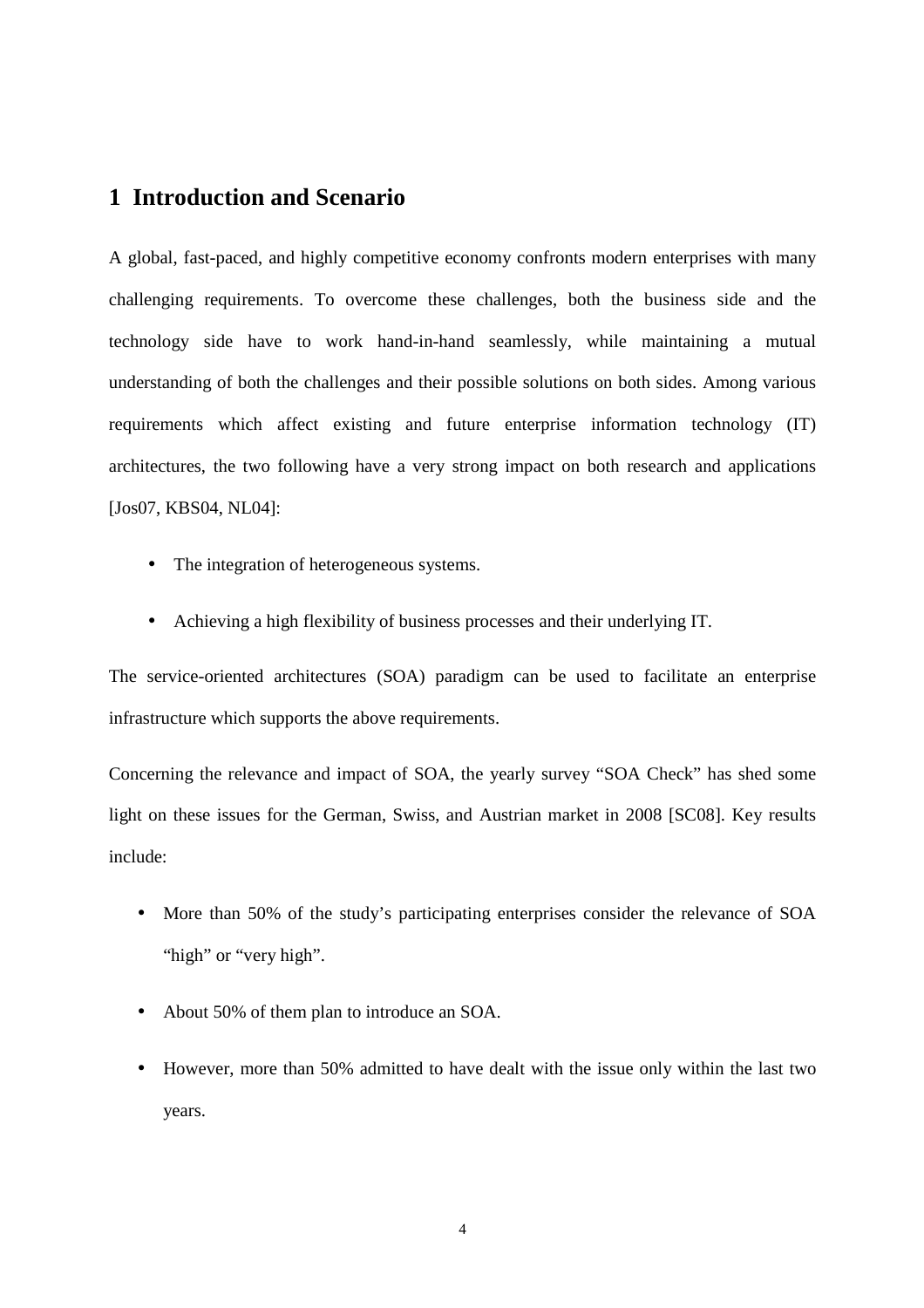These figures and further results of the survey indicate that enterprises now have a more realistic understanding of the benefits SOA offers than before, i.e., during the SOA hype. This is a good opportunity and foundation for both a business-driven SOA approach and research in this field.

At the heart of SOA is the concept of a "service" – still being an actively discussed concept – but which is generally to be understood as the technological representation of business functionality [Jos07]. By using services as building blocks, business processes can be composed from them, abstracting the processes from the underlying (usually monolithic) applications and allowing for compositions even across organizational boundaries. Such common and relevant scenarios remain an important focus of research in this field: cross-organizational, service-based workflows. Figure 1 gives a schematic impression of this scenario's setup. A common variation is also to have an intermediary additional layer between service consumers and service providers, which can serve several organizational purposes such as load balancing (cf. section 2.2).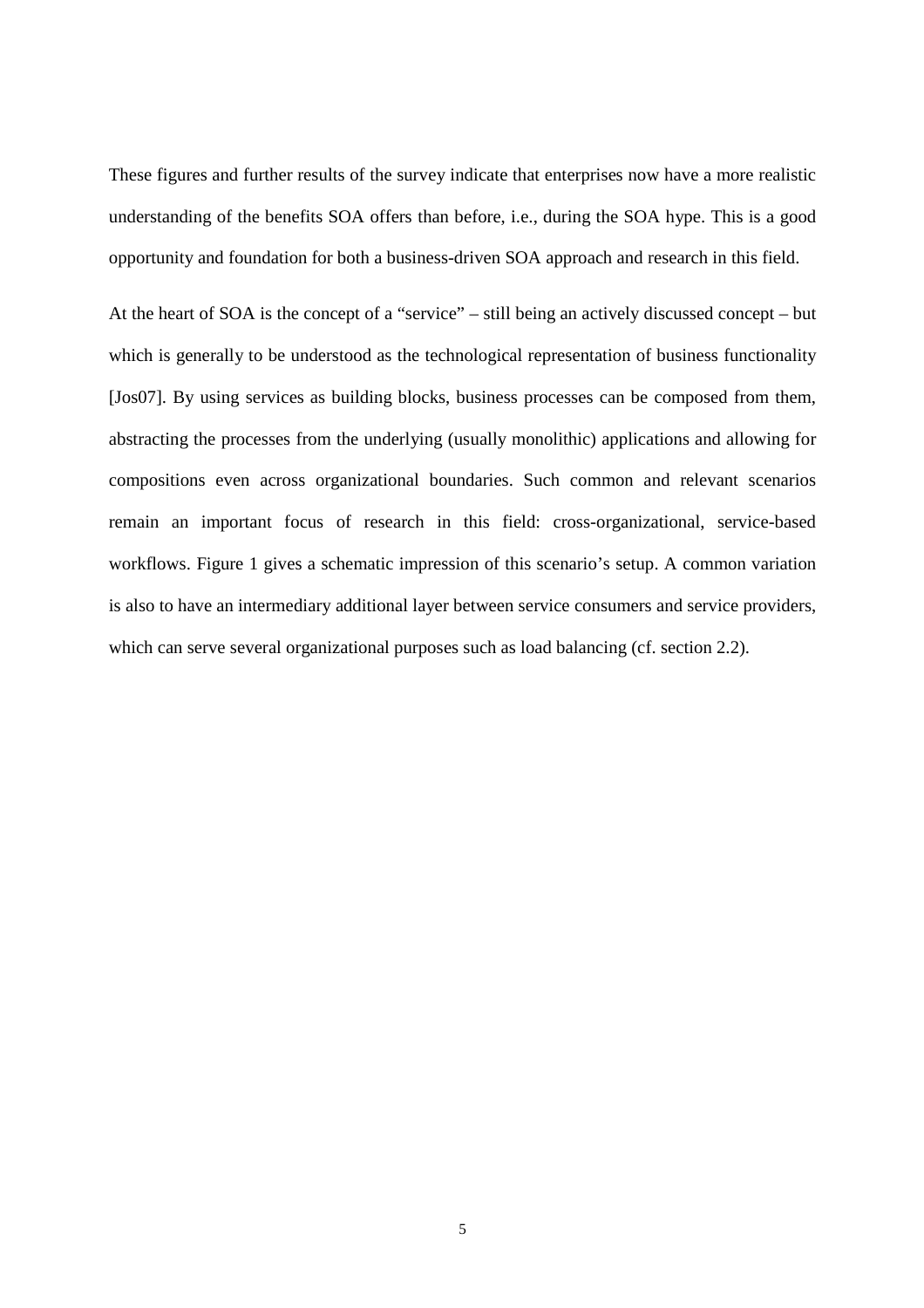Application/Legacy Layer Service Consumer Layer Service Provider Layer Business Process Layer Enterprise Boundary

Figure 1: Cross-Organizational, Service-Based Workflows.

This paper presents several selected topics in the field of service engineering and management for enterprise systems. The focus is on challenges that have an impact on both research and its applications in industrial contexts. For each of these topics, relevant related work that addresses the challenges is presented to give the reader a brief, but thorough introduction.

The rest of the paper is structured as follows:

Section 2 gives an overview of selected major research challenges the SOA community faces. These challenges cover both the business- and technology-relevant topics and range from semantic service descriptions over resource planning issues, service monitoring, and security to top-level issues such as architecture design and governance.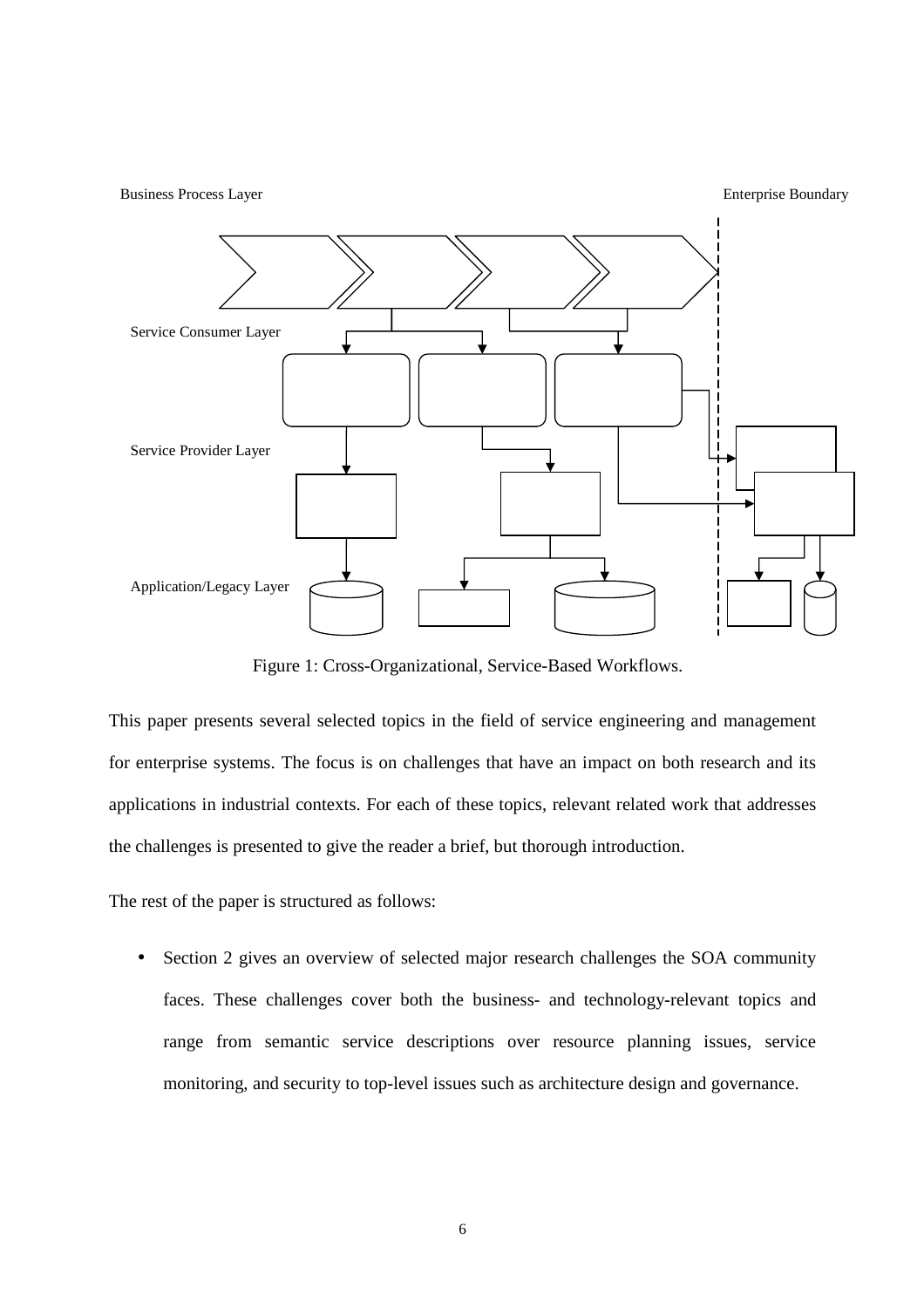• Section 3 concludes this article, summarizing the main results and future challenges.

## **2 Selected Topics in Service Engineering and Management**

Designing, building, and operating service-based systems is a process that has to consider many different layers of abstraction in order to support the requirements mentioned above. While the following selection of research challenges is by no means complete, it represents an important subset of key points both on different abstraction levels between business and technology and in different steps of a system's life cycle.

The research topics are structured and ordered according to Papazoglou's SOA pyramid [Pap03] as depicted in Figure 2. While each topic presented in this section is treated in a self-contained manner to make it easily accessible even apart from the paper, all topics are interlinked via the shared base scenario described in section 1 and their respective contribution to the pyramid. However, the selected topics constitute together an overview of key elements towards an enterprise service-oriented architecture.



Figure 2: The Topics of this Paper Structured According to Papazoglou's SOA Pyramid.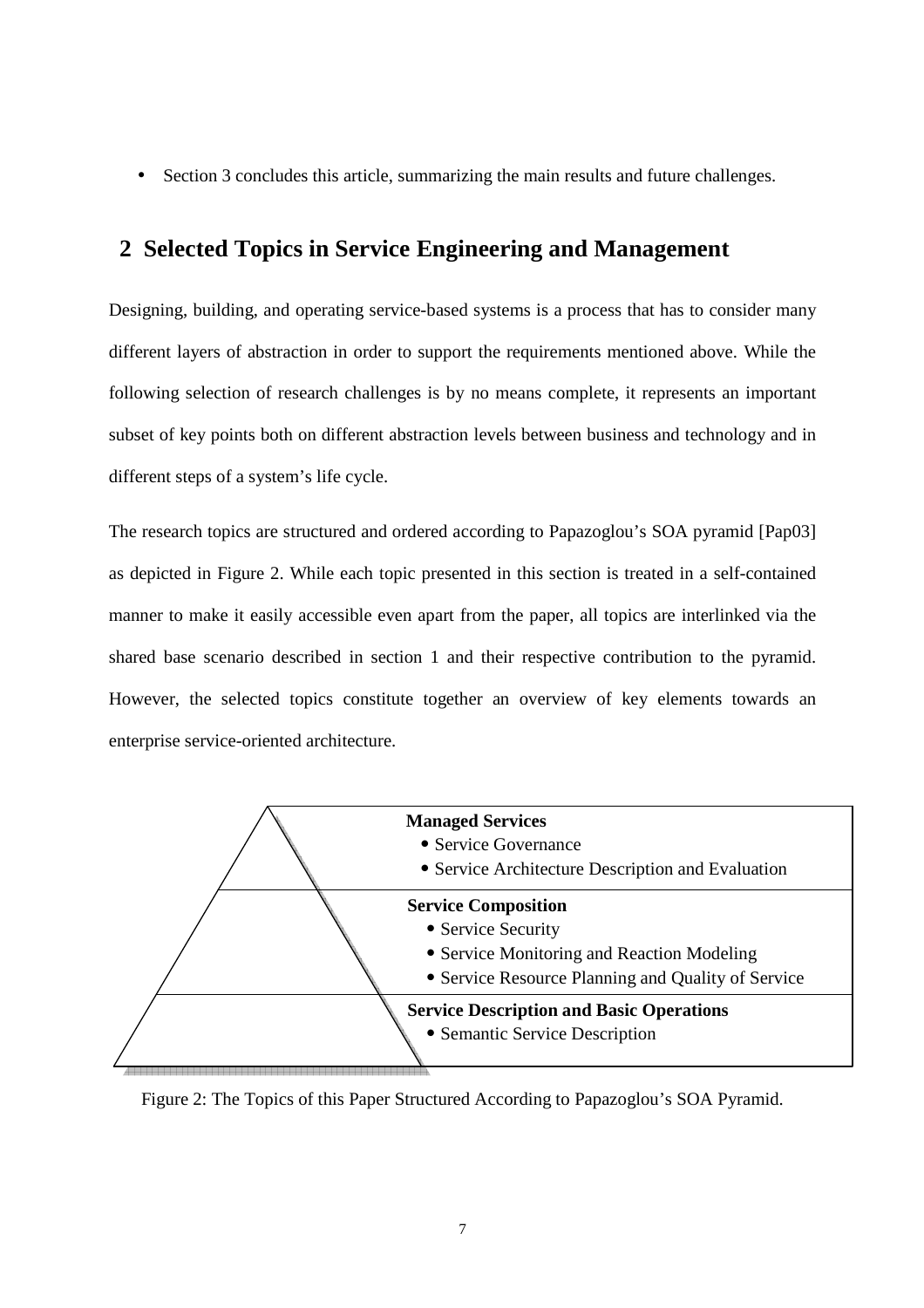## **2.1 Semantic Service Description**

Service-orientation is a widespread topic which does not only affect the way enterprise and IT architectures are planned, set up, and implemented, but it will also enable the outsourcing of minor tasks instead of whole business processes and/or complete departments. As these minor tasks can be accomplished by single services, it is quite likely that service markets, i.e., marketplaces, where services are provided and requested, will be established in the near future [Pap03]. One example how to implement such marketplaces is the topic of the research project Theseus  $TEXO<sup>1</sup>$ .

In such markets, the service providers, service requestors and service brokers involved rely on a common way to describe the functionalities and characteristics of services in order to advertise and find the demanded services. Thus, it is necessary to provide a powerful but easy way to describe and retrieve services.

Only if the demanded services can be identified, it is possible to address further problems, e.g., Quality of Service (QoS) [BGR+05], and finally invoke a service. Unfortunately, a pure syntactic description of a service's functionalities and characteristics can only be sufficient if all parties involved use exactly the same vocabulary. This is quite unlikely even within the same corporate environment. Hence, it is necessary to provide information about the meaning of, e.g., service descriptions which can be accomplished by providing semantic annotations for these descriptions.

Since the first presentation of semantic markup for Web Services in 2001 [MSZ01], the (semi-) automatic annotation, retrieval, and composition of Semantic Web Services has been a research topic of great interest and several different approaches to achieve these goals have been 1

<sup>1</sup> http://theseus-programm.de/scenarios/en/texo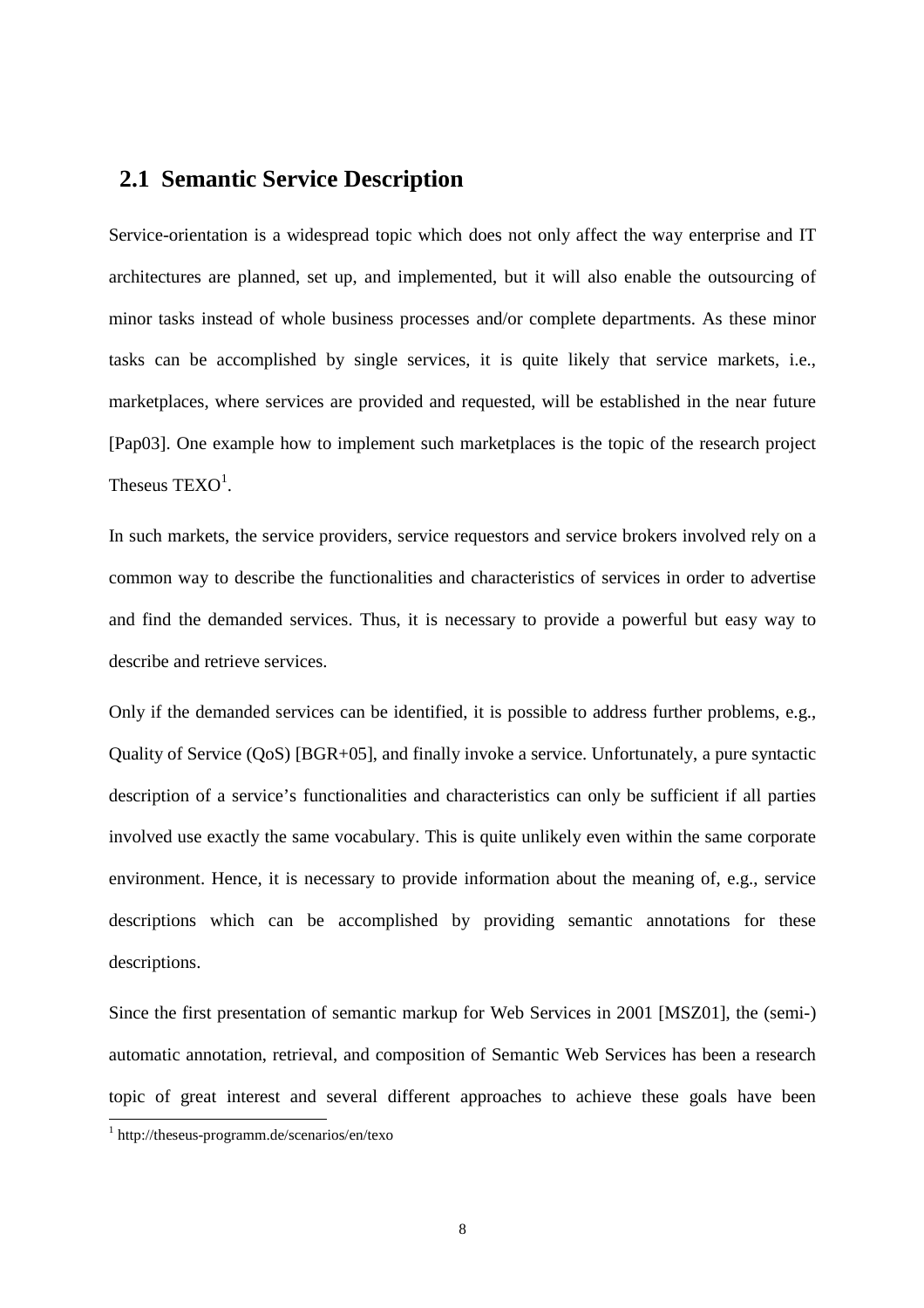proposed. However, especially the automatic annotation of services with semantic information and the discovery of services with incomplete semantic annotations still have not been answered satisfyingly.

Furthermore, approaches are often standard-specific und can only be applied to a particular Web Service standard, e.g., OWL-S [MBM+07] or SAWSDL [FL07]. Hence, it is assumed that these two major problems have to be tackled in order to achieve the automation of information use and dynamic interoperability, which are the main motivation for the usage of semantic Web Services [SER+08].

#### **2.2 Service Resource Planning and Quality of Service**

Due to increased collaboration between enterprises, cross-organizational workflows become very prominent. The SOA paradigm supports those cross-organizational workflows by enabling the on-demand invocation of several services from internal as well as from external partners and composing them to a workflow. In a scenario with a lot of workflow requestors and service providers, an intermediary has to monitor all incoming workflow execution requests and has to build up workload forecasts. Further, the workflow execution requests have to be prioritized according to their execution deadline, determined by the workflow requestors.

The challenge in this context is to ensure several QoS demands during workflow composition. Thus, performance evaluation of service-oriented workflows plays an important role in order to avoid performance degradation. As a means to ensure that the workflow execution remains feasible and that Service Level Agreement (SLA) violations due to overload are avoided, resource planning of services and workflows is necessary. Accordingly, by allowing just-in-time integration and interoperability of multiple and alternative services (with the same functional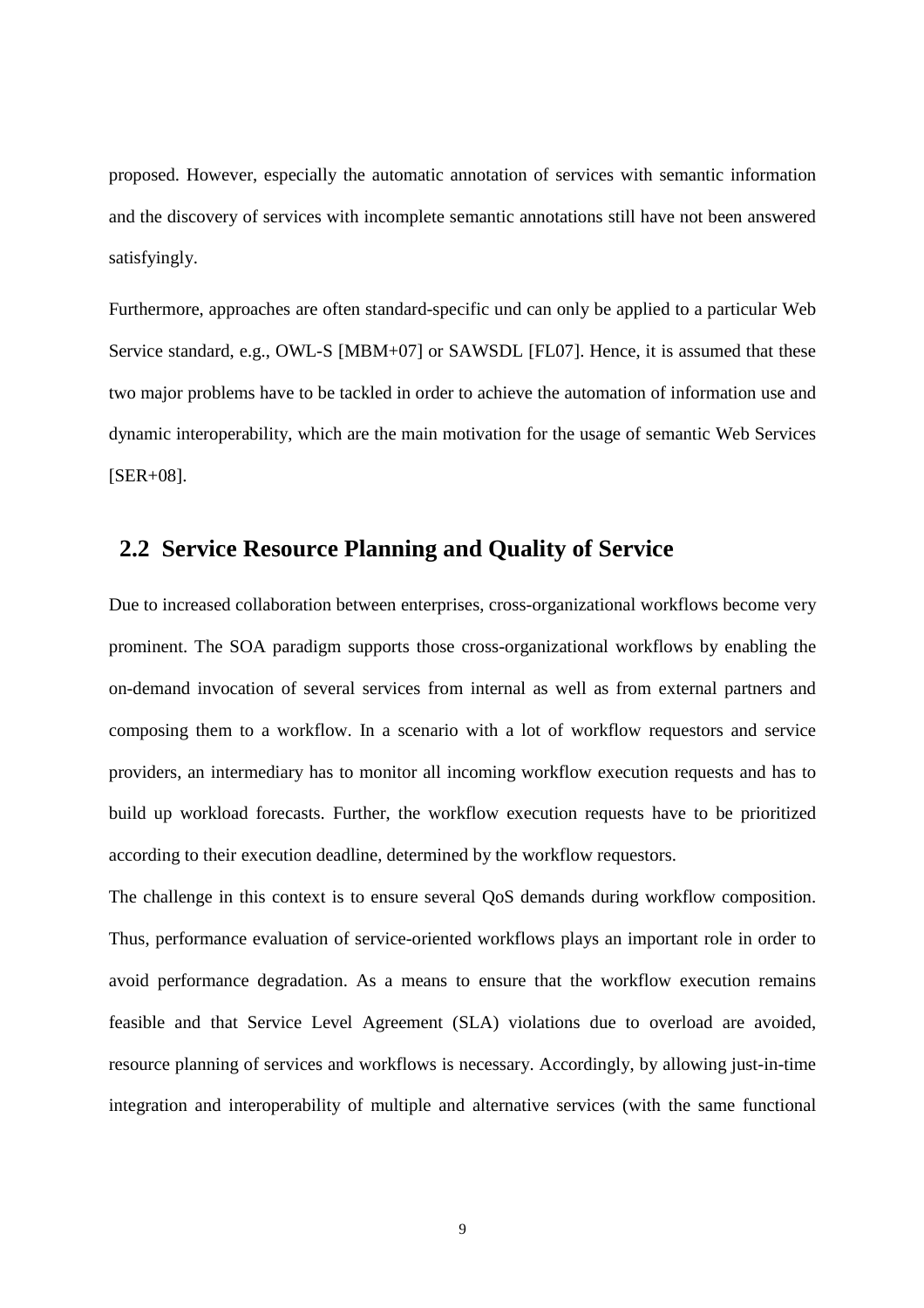parameters), service-oriented workflows comprehend yet unsolved complexity and dynamics in resource allocation. Formerly long-term and therefore more strategic decisions of resource selection/ allocation develop to short-term decisions that have to be made instantaneously. Enterprises have to react very fast to a changing environment and changing business needs.

The addressed service composition problem is widely studied in literature. Those composition problems can be solved with the help of genetic algorithms [CPE+05]. Naseri and Towhidi analyze the QoS-aware composition of services with the help of ontologies and artificial intelligence planner [NT07]. An approach for the QoS-optimization with tasks deadlines is shown by Orleans and Furtado [OF07]. These approaches only focus on service composition problems for one workflow request and do not consider limited execution capacities of services as well as several cost models.

Due to a limited execution capacity of services within a specific time slot, resource planning addresses the problem of online resource allocation on the side of an orchestrator of serviceoriented workflows under real-time conditions. Besides this, also other non-functional QoS parameters, e.g., security, availability, and delay are similarly important concerning Web Service selection scenarios. A detailed resource planning decides how many services have to be invoked (in parallel) and at which process step in order to ensure that all workflow execution requests can be served in a specific time period. In the literature, the selection of Web Services as an optimization problem – regarding user's preferences and constraints on the non-functional attributes of the resulting service – are discussed extensively [BSR+06]. This selection problem has proven to be NP-hard [LY05] and therefore difficult to solve. Due to the fact that exact solutions comprise a high computational overhead, heuristics have to be developed in order to solve this problem in an adequate computational time. For resource planning purposes, also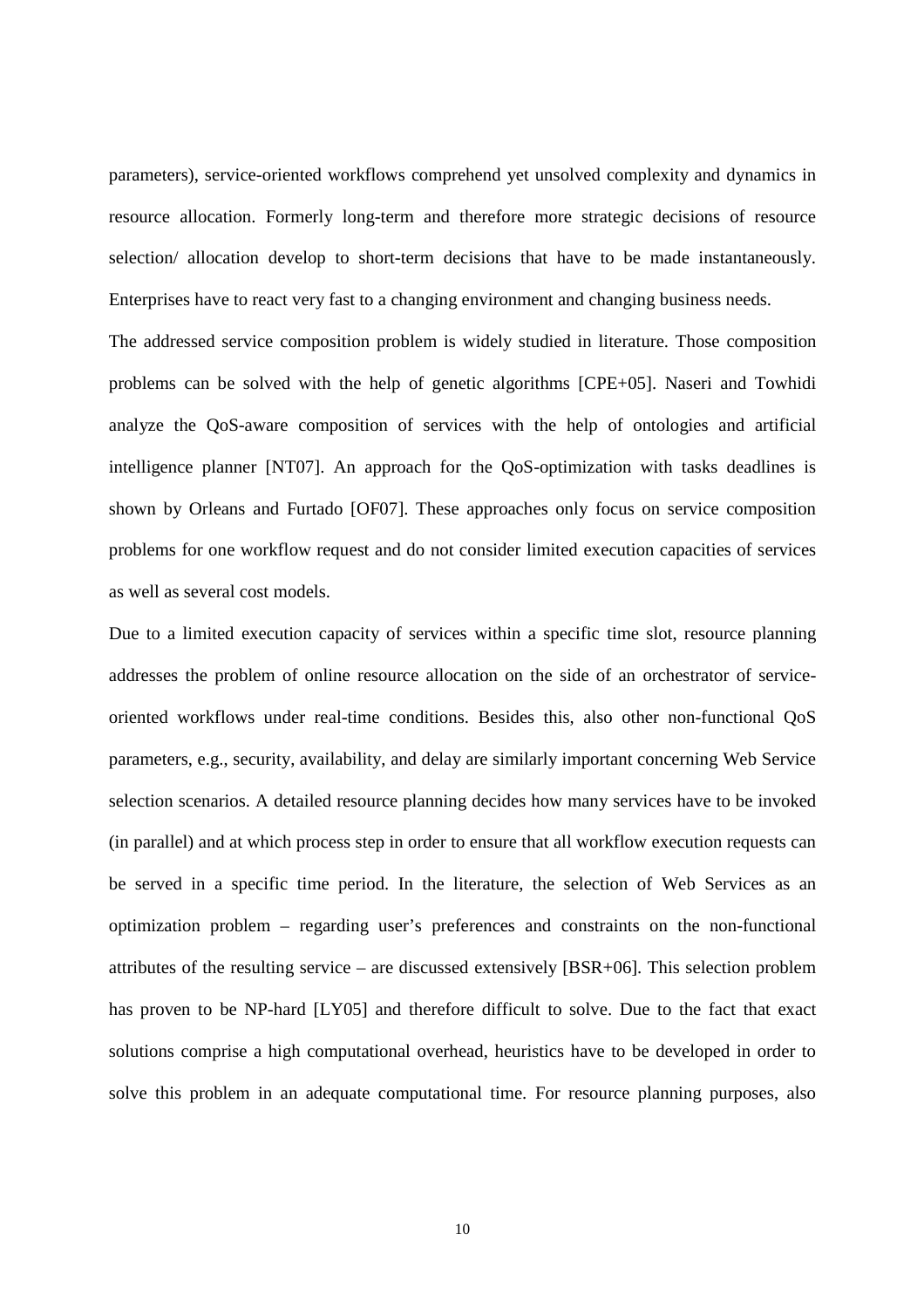worst-case as well as average-case considerations become important [PYY+04, ESN+08, ESR+08]. Currently, there is a lot of research effort going on in the area of resource planning and resource allocation.

#### **2.3 Service Monitoring and Reaction Modeling**

Establishing cross-organizational workflows is based on a dependable and trustworthy service exchange between enterprises. SLAs are used to define both the responsibilities and requirements of the participants. However, one cannot only rely on the SLAs themselves, the actually fulfilment or non-fulfillment of SLAs have to be monitored, ideally live at runtime. To achieve this automatically, monitoring requirements should be specified or derived from higher level business requirements. This is usually part of the general automated transformation of business processes into IT applications. Thus, important questions which arise in the context of monitoring services include the following:

- Which elements or parameters of a service have to be monitored?
- What should and can be the reaction to any detected deviation from the SLAs?
- Where should monitoring be performed, i.e., where should monitoring units be distributed in a distributed infrastructure?

Basically, the manifold approaches for the monitoring of service-based workflows can be divided into two classes: the monitoring of functional and non-functional requirements. In the following, an overview of the existing approaches is given. Both Robinson [Rob05] and Spanoudakis and Mahbub [SM06] use logical languages to describe functional monitoring requirements. The latter discuss the transformation of BPEL4WS code into a language based on event calculus and its resulting monitoring. Both approaches do not consider any deviation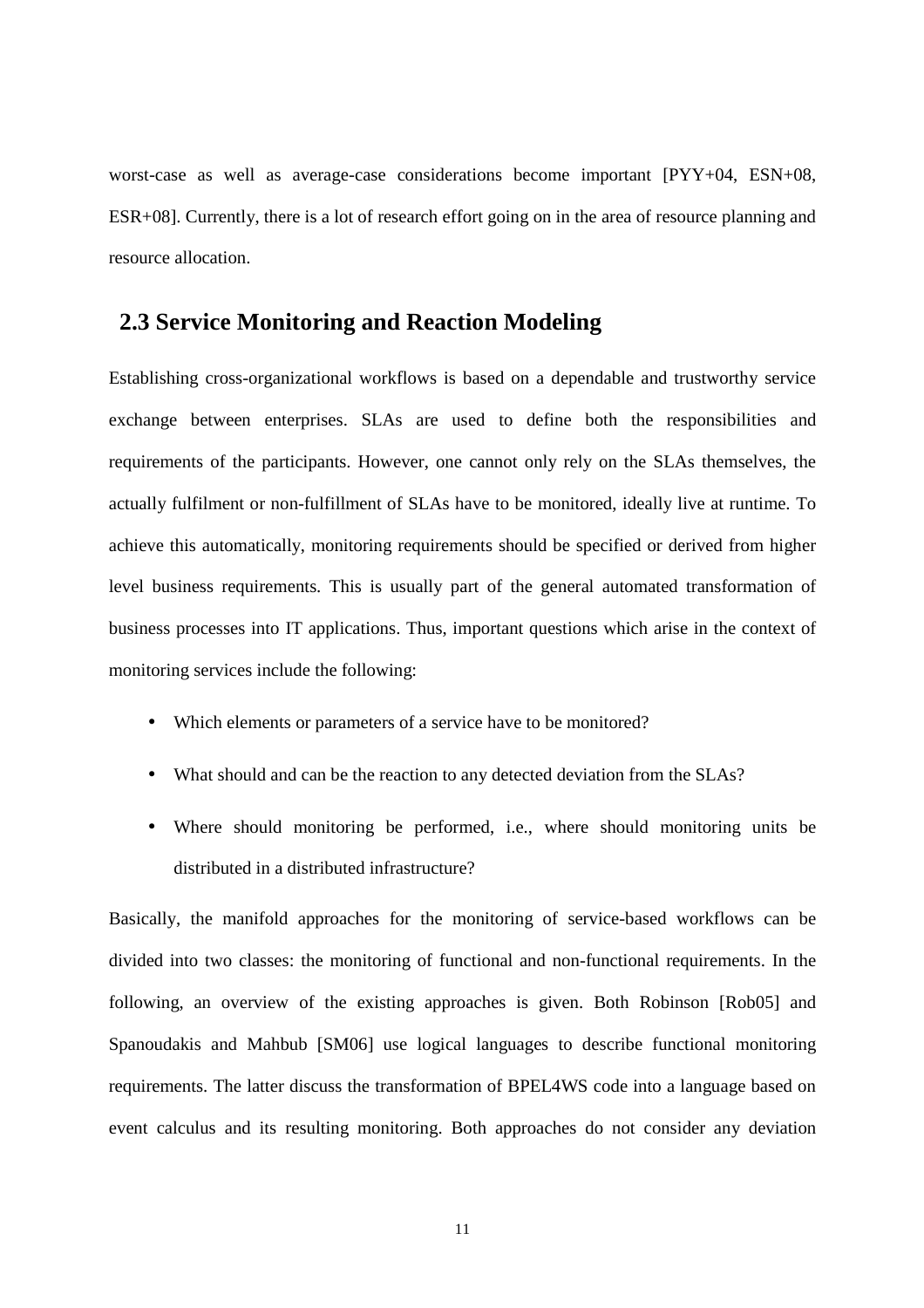handling as a result of monitoring and its reporting. Using pre- and post-conditions for monitoring included as extensions to BPEL code is an idea by [BG05]. It uses a BPEL preprocessor to extract the monitoring requirements from the code. Deviation handling is also not integrated in this solution.

For the monitoring of both functional and non-functional requirements Lazovik et al. [LAP06] use a proprietary language to describe business rules, [LDK04] uses WS-Agreement to negotiate requirements specified in different languages. Repp [Rep08] presents AMAS.KOM, an integrated monitoring approach which supports both the detection of SLA violations and first steps to remedy the problem, using a requirements and reactions policy language based on WS-Policy for modelling.

Given the demands and approaches as described above, it becomes evident that monitoring has still various challenges to offer such as the distribution problem of monitoring units or how to integrate monitoring capabilities into existing architectures. Important aspects deserving more attention and work are issues such as deriving both monitoring and deviation handling requirements from SOA governance information (cf. section 2.6) or use monitoring infrastructure for security purposes, i.e., auditing of critical transactions.

# **2.4 SOA Security**

As shown in the previous sections, an SOA imposes various and difficult challenges. This might be the reason why security aspects are often excluded from concepts and postponed to be integrated "afterwards". This section briefly outlines what SOA-specific challenges security has to offer and why security has to be addressed from the very start of any SOA project and not just ad hoc during operation.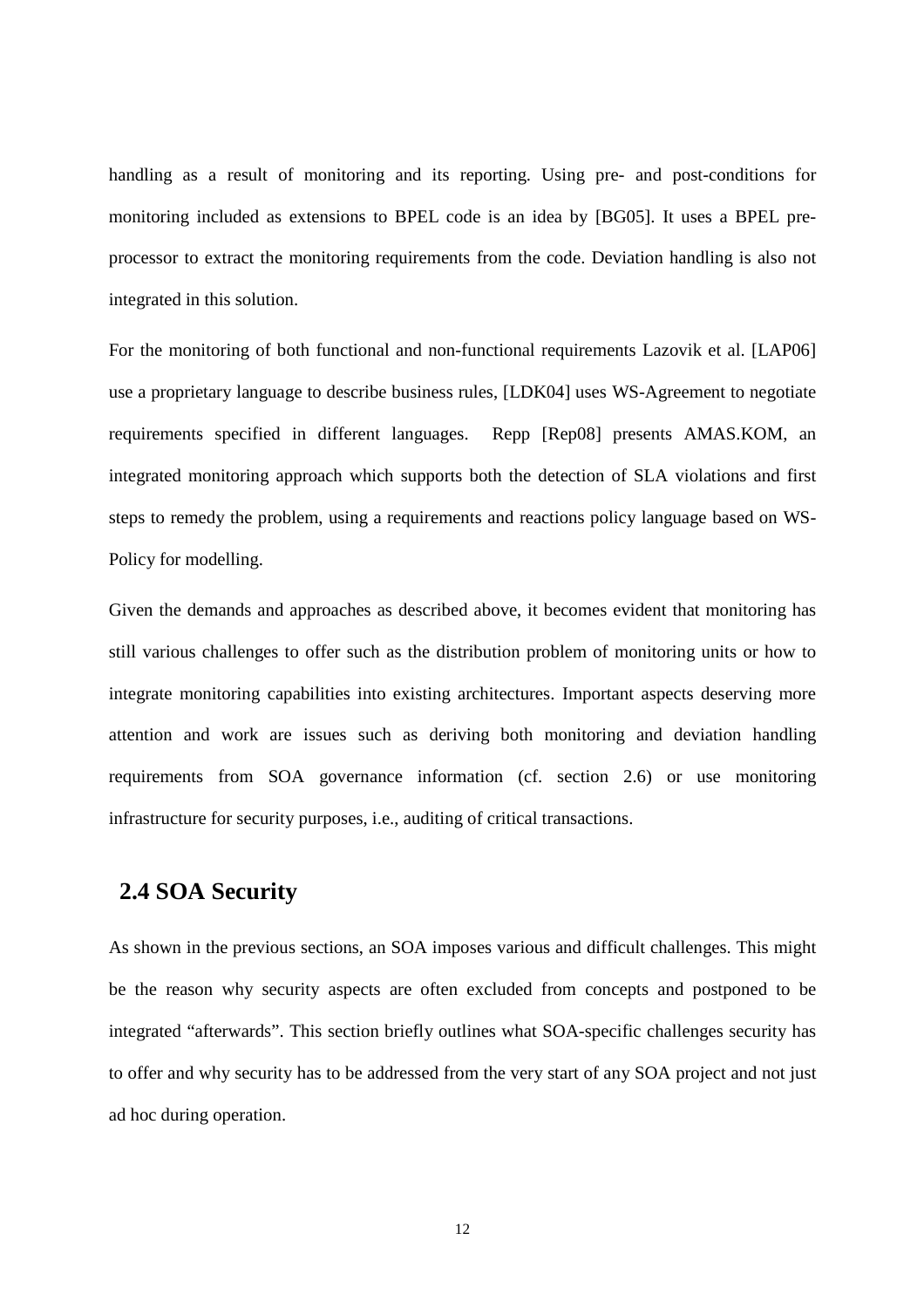SOA security is different from the security of monolithic legacy systems regarding the following aspects [SSK08, KBS04, Jos07]:

- Communication and interaction occurs across enterprise boundaries. This exposes parts of an enterprise's IT to the outside world, which is not as safe and controlled as the inside. Thus, it becomes crucial for protection and, for example, for accounting, which services of an enterprises are accessed by whom and how this happens.
- Communication and interaction happens with more or less anonymous service consumers and providers based on open standards. For example, this makes it necessary to verify exchanged information concerning contents and origin.
- Various layers of abstraction are involved, ranging from the business process layer down to legacy systems behind services. This makes end-to-end-security necessary, as point-to-point-security is no longer sufficient.

These differences have led to new challenges in designing an SOA to meet the common security requirements such as authentication, authorization, confidentiality, integrity, availability, nonrepudiability etc. For example, one question involves deciding where user authentication should take place, i.e., against the user's application frontend, against the enterprise's SOA platform, or against each service itself. Another question involves where to encrypt which information, i.e., on the transport-level, on the message-level, or only parts of the message. [KBS04, Jos07]

Yet another important aspect is the administration of an SOA's security mechanisms. It is mandatory to have these mechanisms as flexible as the business processes they secure. To achieve this, security must not be introduced ad hoc into an SOA but the SOA must already be designed and implemented with security requirements already in mind. This makes it often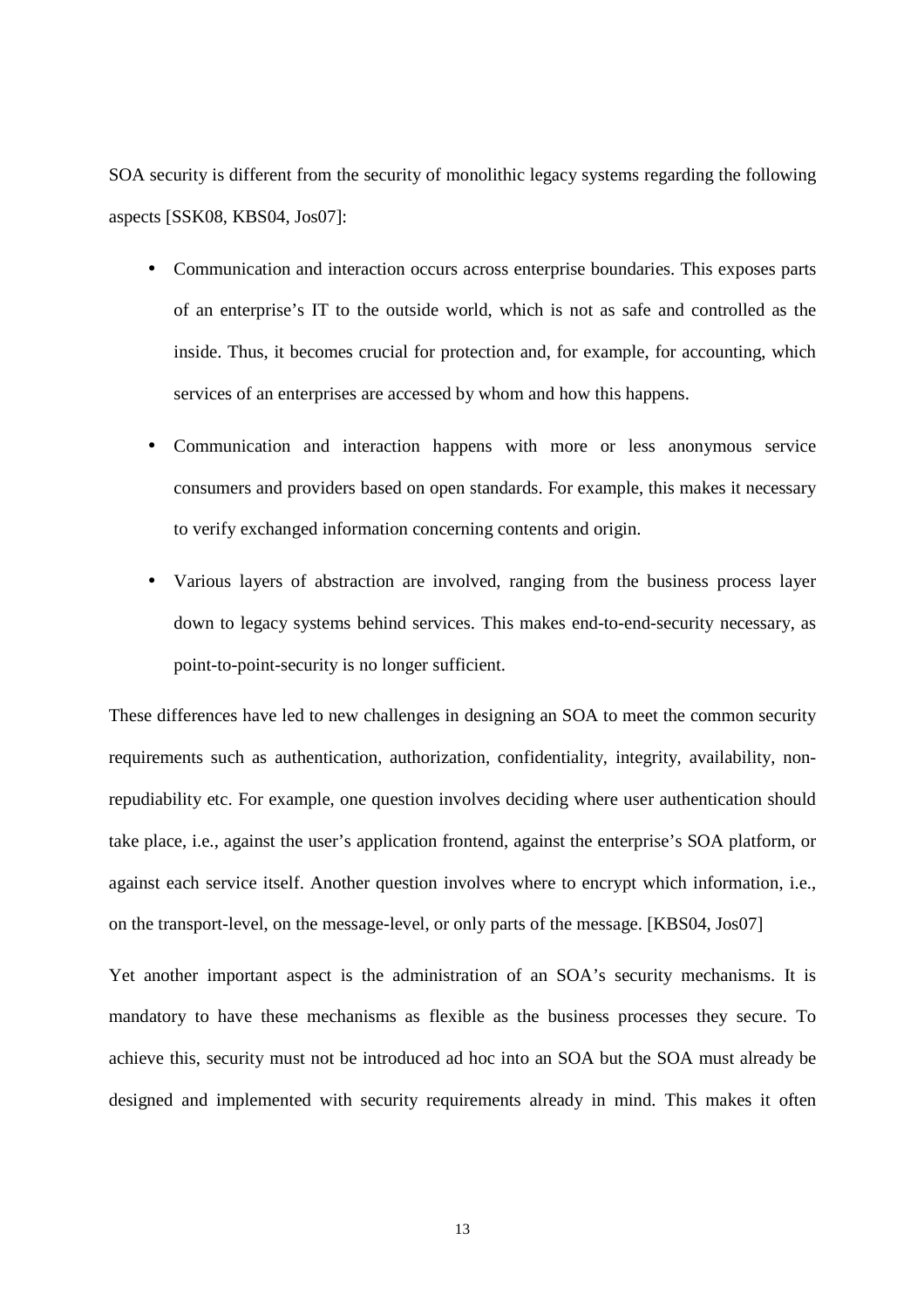necessary to decouple security functionality from the application logic, i.e., by providing security as a service or as part of the general SOA infrastructure [SSK08]. In this context, how to model security mechanisms has to be considered from both a business and a technical point of view – a process which could benefit extensively from the use of design patterns for security aspects as building blocks or validation models [Sch03].

An approach which includes security aspects as early as possible in the development process of an SOA is crucial towards maintaining an SOA's greatest advantages such as agility and integration. These must not be lost again by imposing an inflexible and heterogeneous security architecture on top of the SOA.

## **2.5 SOA Architecture Description and Evaluation**

The business requirements and goals of an enterprise are the determining factors in the development of new applications. They define not only the functionalities of a new product but also characterize its non-functional qualities, e.g., availability, usability, performance, or security. All these requirements have to be identified primarily in the development life-cycle [BCK03].

The architecture of the new product is the first artefact that models both its functional and the non-functional characteristics. It serves as the first document for communication between customers and developers for clarifying the properties of the new application. Thus, it influences the success of the product from the very beginning of its life-cycle. Since it is used as means of communication between people from different domains the architecture has to be described in a language undestandable for all stakeholders. One of the most common modelling languages nowadays is UML (Unified Modelling Language) [Kre03]. However, not all of its constructs are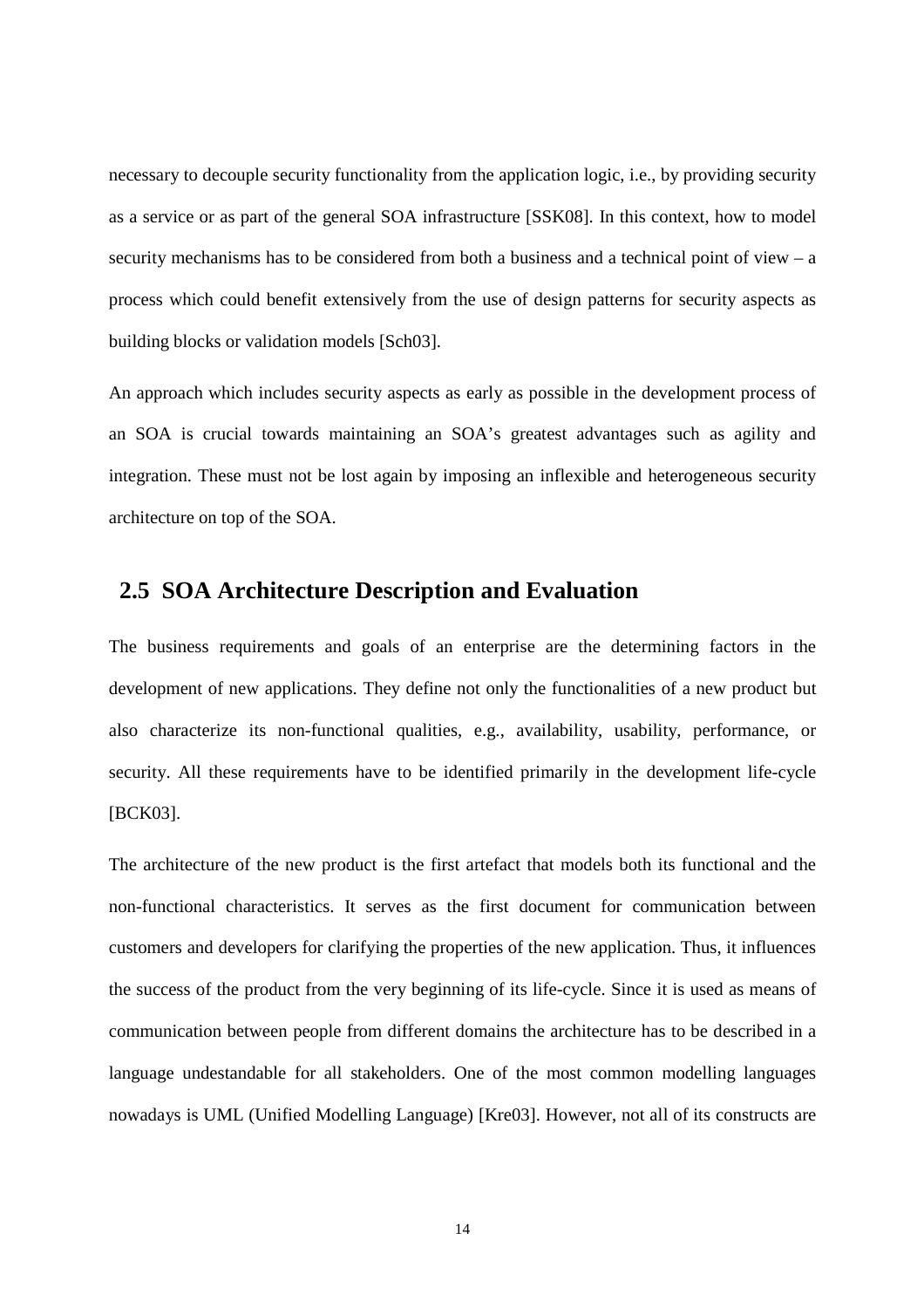easy understandable and comprehensible. Moreover, the UML constructs are insufficient for the modelling of domain specific characteristics. For this reason many different domains have defined their own architecture description languages (ADL). A state-of-the-art analysis has returned only two languages (C2SADL and Darwin) in the large set of ADL which support the modeling of highly-distributed dynamic systems like SOA [KRB07]. Yet, neither C2SADL nor Darwin is sufficient for describing SOA. C2SADL allows the modeling of communication between components only in layers and Darwin supports only constrained dynamism – the modeling of workflows at run-time is impossible – every component has to be known a priori [MRT99, MK96]. An ADL spezialized definition for the SOA domain, which is understandable for all stakeholders involved in the development of service-oriented applications, should be a general future research interest.

The architectural structure determines the quality and thus the final success of the new products. An important step for the early estimation of the quality of every new software solution is the evaluation of the architecture. Software engineering has already realised this need and there exist many software architecture evaluating methods, i.e., SAAM, ATAM, CBAM and many more [CKK02]. Some of them analyze specific quality characteristics, others evaluate also the tradeoffs between the separate quality attributes. The three mentiond methods – SAAM, ATAM, and CBAM – are all scenario-based and allow the evaluation of the software architecture at any phase of the development process. SAAM (Software Architecture Analysis Method) is a simple and easy to learn method that can be used for the evaluation of single architectures or for the comparison of two or more architecture candidates. Although it was created to estimate the modifiability of an architecture, it has also been proven to be good for the estimation of other quality attributes such as portability, extensibility, integrability, and functional coverage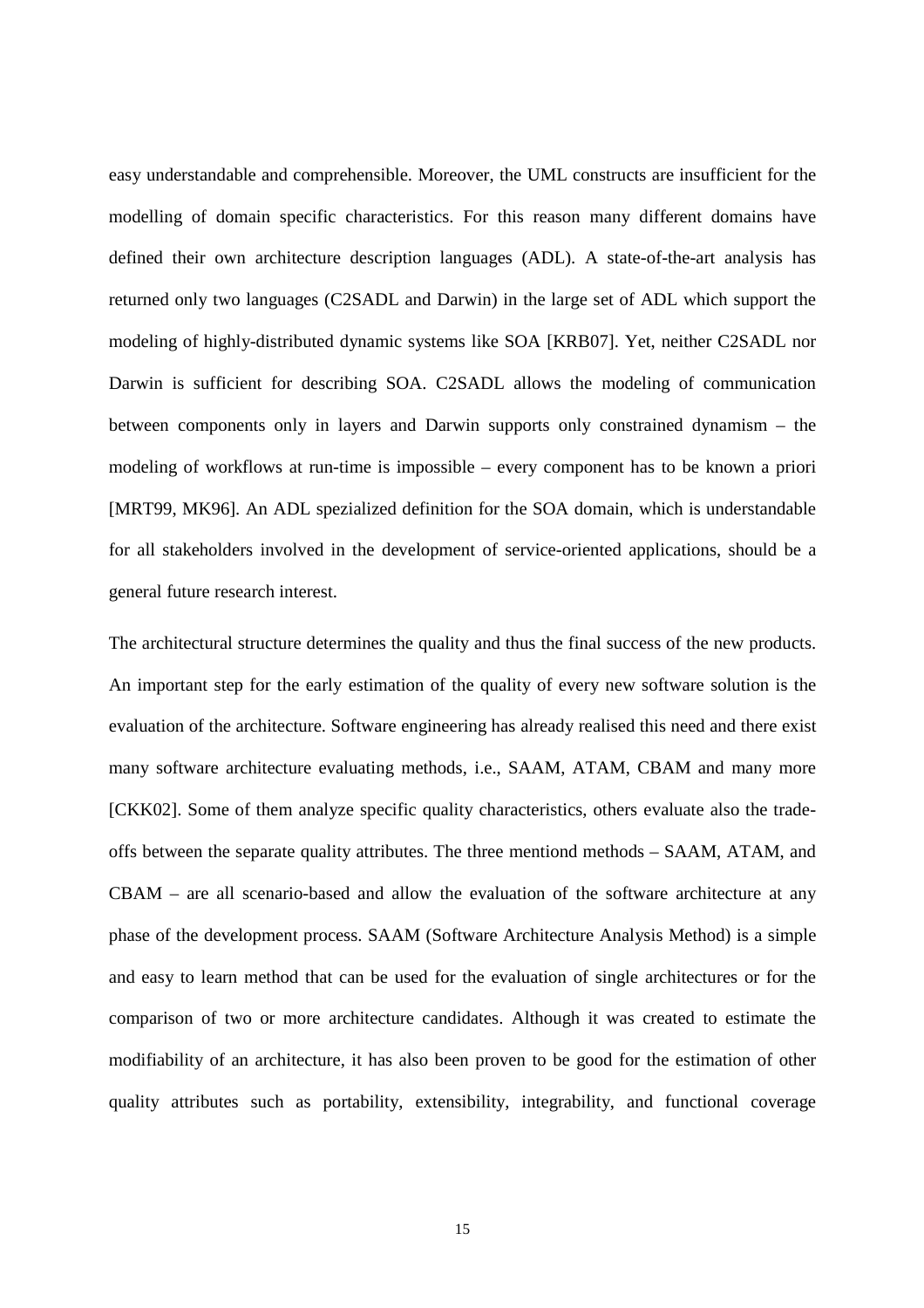[CKK02]. SAAM indicates areas of high potential complexity, but it does not analyse the tradeoffs between the different quality attributes. This feature is covered by ATAM (Architecture Trade-off Analysis Method) which is a successor of SAAM. Thus, ATAM is one of the most widespread evaluation methods applied in practice. Unlike SAAM and ATAM that consider the design decisions with respect to architectural quality attributes, CBAM (Cost-Benefit Analysis Method) estimates the return on investment by analysing the costs, benefits, and schedule implications of the architectural decisions [BCK03]. However, because of the highly-distributed character of SOA the application of the existing evaluation methods on SOA is yet insufficient for analysing all of the consequences of the selected architectural configuration on the quality of the future application. Since services in a process can cross organizational boundaries and be offered by many different providers it is not that simple to analyse the quality of every service in a workflow with the present evaluation algorithms. An adaptation of the existent methods to the SOA approach is also a goal of our research.

### **2.6 SOA Governance**

The SOA paradigm describes a way to realize agile implementations of business structures being able to flexibly adjust to changing environments. However, SOA introduces new challenges. Although it reduces a company's heterogeneity in IT to one enterprise architecture type, it introduces a new kind of complexity – numerous SOA services. While services as the smallest parts of SOA systems provide the appropriate means to enable an enterprise architecture to flexibly adjust to changing business processes, at the same time, they implicitly introduce system complexity. The homogenization and control of this emerging complexity is the central challenge to a SOA governance approach.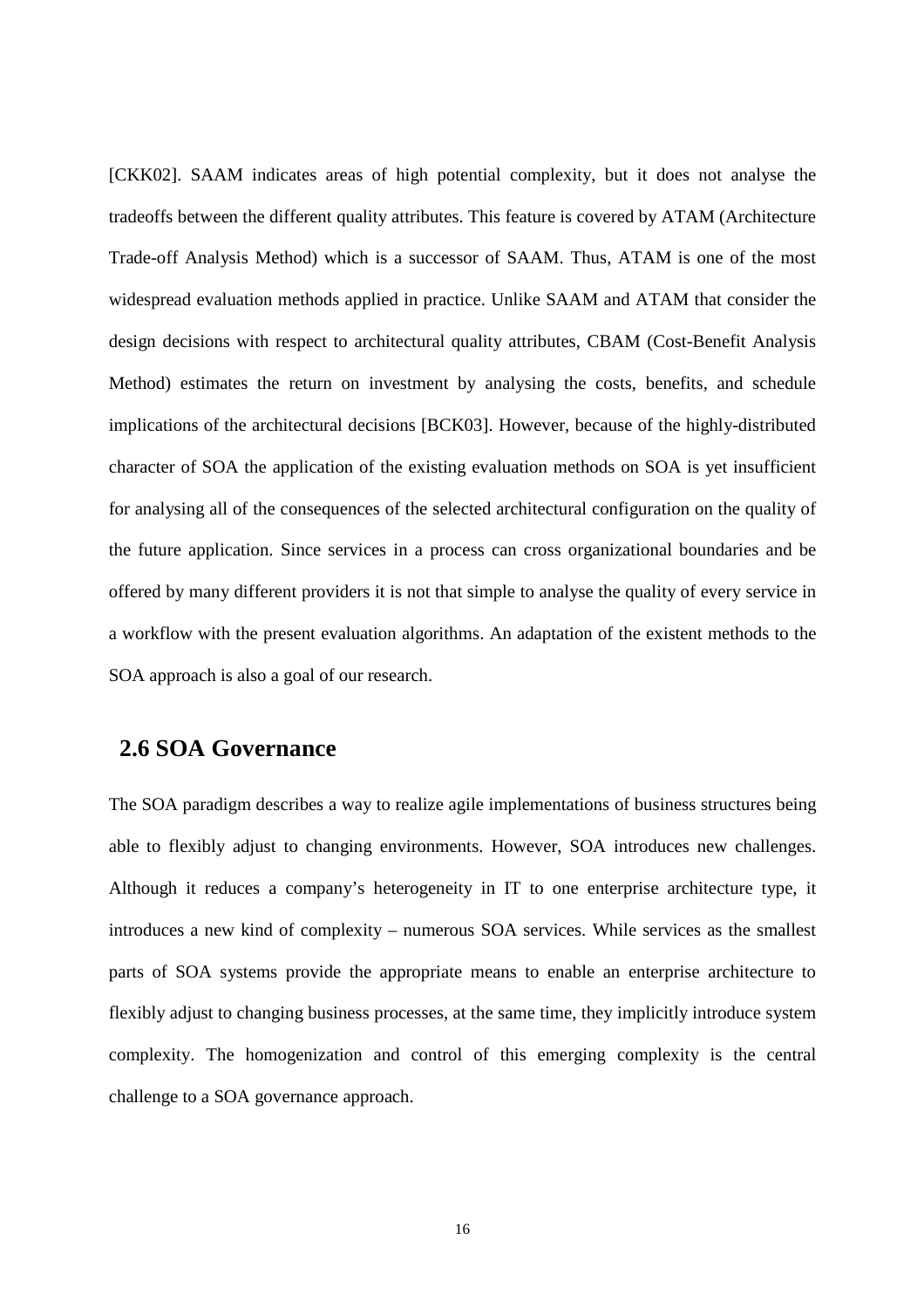Scientific literature on SOA governance is scarce. Software vendors provide papers with strong marketing perspectives. In the discussion on the classification of SOA governance in the scope of corporate governance, most authors agree that it is a subset [Web06], extension [HPG06, Woo06] or specialization [ScS07] of IT Governance. Although SOA governance addresses special SOA-related issues, such as the issues service ownership or cross-company service deployment, it is still a part of the IT in an enterprise. Hence, IT governance mechanisms apply to an SOA.

A short definition of SOA governance is given by Windley [Win06]: "The development and enforcement of SOA policies and procedures goes by the name SOA governance." Main parts of SOA governance are the definition of defaults for organizational structure, standards, roles, responsibilities, policies, and measures that ensure transparency and conformity of the SOA [ScS07, SBB+06]. According to Marks and Bell, two general parts of SOA governance can be distinguished: an organizational and a process level [MB06]: The *organization* part of SOA governance defines the organizational structure of SOA and how it can be implemented in the existing corporate organizational structure. This includes the definition of roles and responsibilities that are important in the context of an SOA. An example could be the implementation of an SOA competence center that executes centralized all SOA activities [ScS07]. The *processes* part consists of all procedures for managing SOA processes and activities, including design, development, publishing, and maintenance. Additionally, respective responsibilities and roles have to be defined. Marks and Bell identify design-time governance, publishing and discovery governance, and run-time governance as phases of SOA governance processes [MB06].

Concerning practical realization, there are a number of different approaches for SOA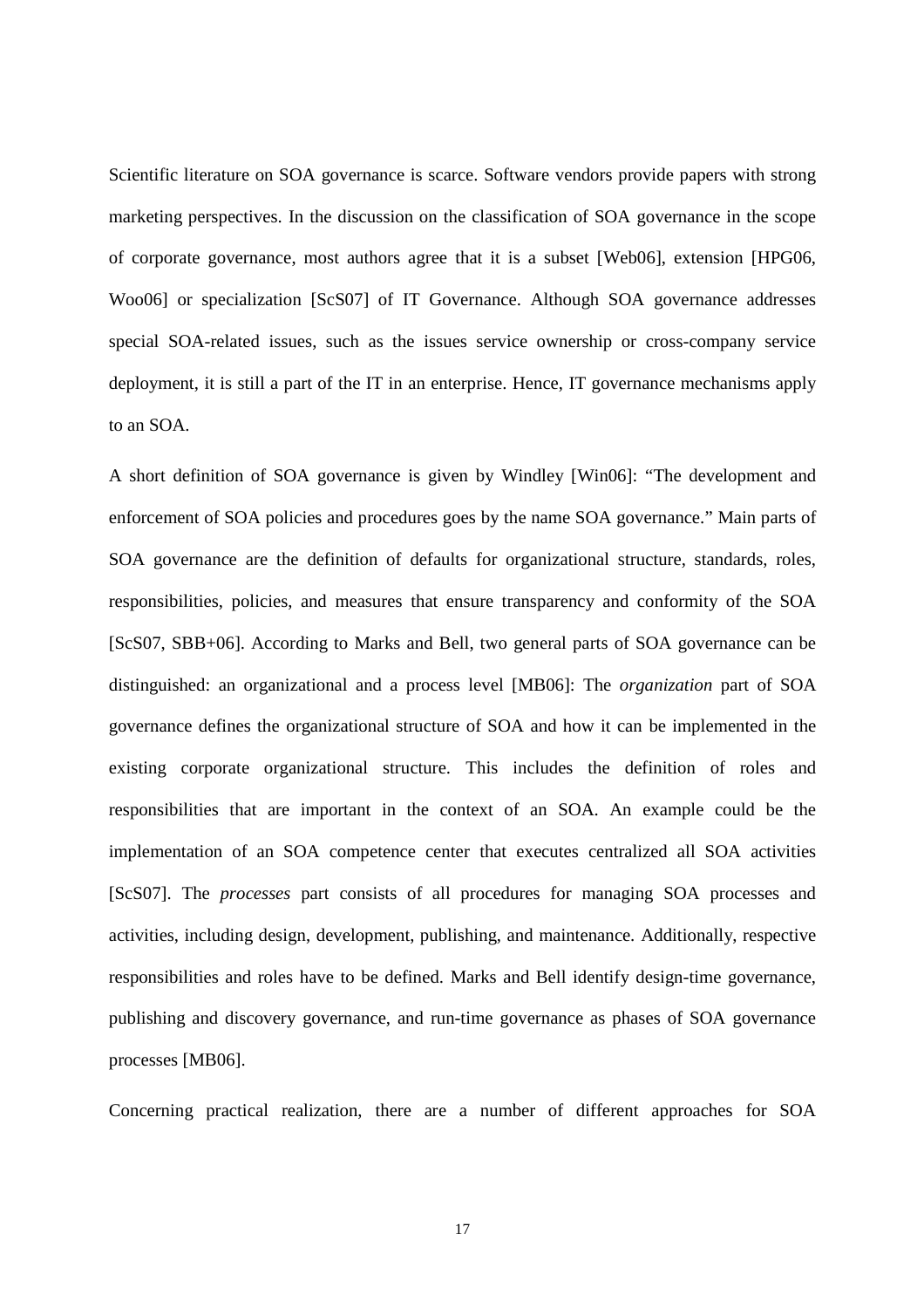governance. However, being based on different perspectives of SOA and its governance needs, they notably differ in scope and capability. A short overview and comparison is given in [NERS08]. However, a number of elements can be identified that all of them have in common:

- SOA governance goals are mostly derived from goals defined in IT governance frameworks. For SOA, *compliance to internal, normative, and legal regulations*, optimal *alignment of IT to business processes* (business-IT alignment) and *reliable long-term operation* are considered the most important goals.
- Common to all approaches is the *organizational integration*. Fabini proposes a "Center of Excellence" (CoE) that coordinates and "runs" the SOA governance [Fab07]. It consists of representatives of all parts of the company and enacts policies that are to be applied to the system [Kal07, BBF+06, Afs07, Sof05]. This also implies the redefinition of accountabilities and decision rights, following the standard definition of IT governance by Weill and Ross [WR04].
- As stated above, *policies* are the central means that support a governance model. All restrictions, regulations and guidelines including the target groups, processes, and systems are defined as so-called policies. Policies can be defined in numerous domains, such as architecture, security, organization, a.s.o. On its classifications in literature no consensus has been reached so far [BK05, Sof05].
- *Best practices* are considered the foundation of the majority of the governance models. Mostly they are described as catalogs where gained experience is collected [Afs07].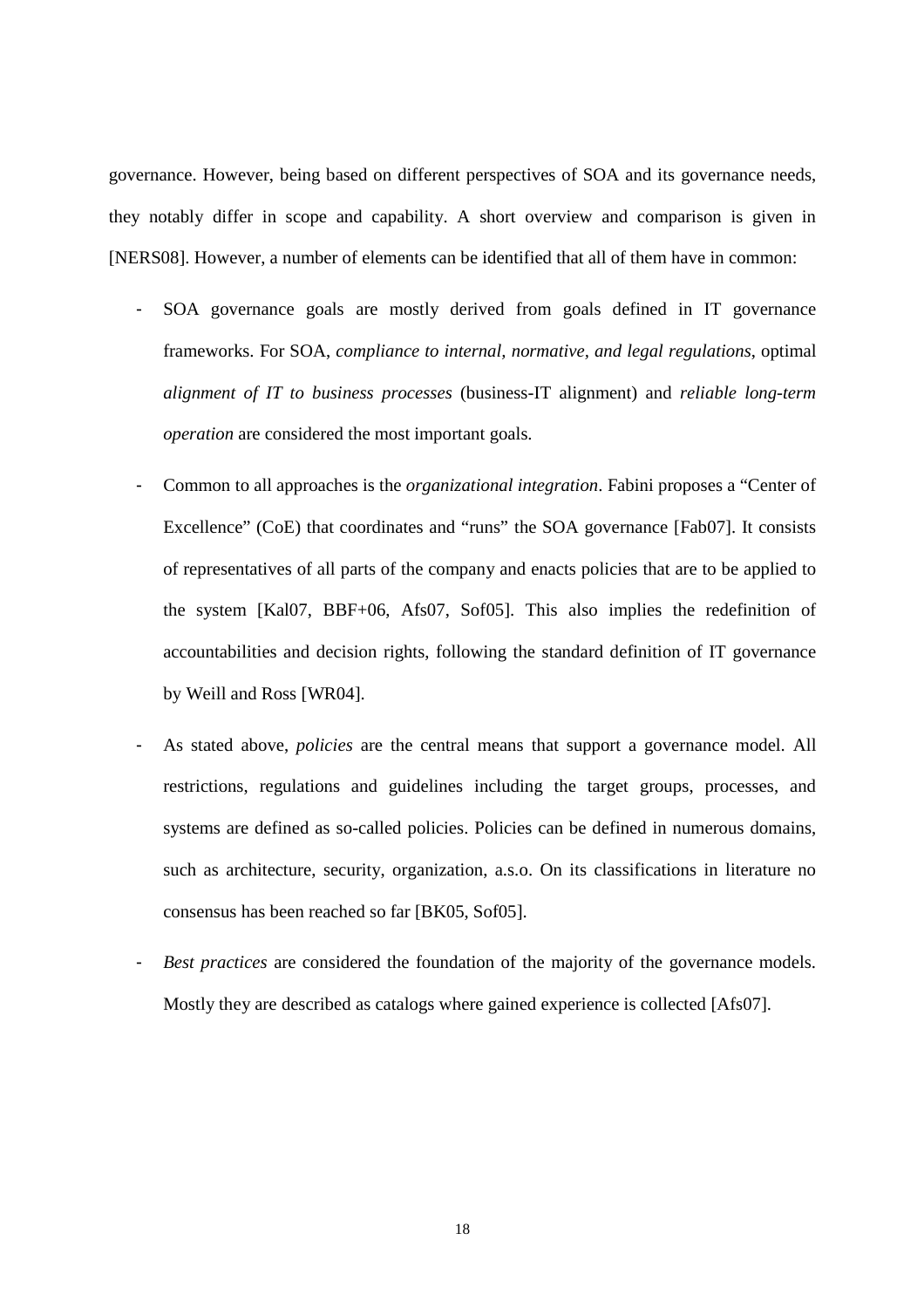- SOA maturity models independently assess the overall state of a SOA system. They are used to provide general feedback to the CoE and trigger abolishment, creation or adjustment of governance policies [JG07].

Summarizing, SOA governance is a wide, mostly "unexplored" research field. A common structure, core elements, concrete control circles or supporting technical mechanisms have not yet broadly been investigated. Ongoing and future research focuses on general models for SOA governance, governance policy enforcement means, and automated compliance verification techniques, i.e., process verification.

### **3 Conclusions and Outlook**

SOA is a paradigm that enables enterprises to deal with the integration of heterogeneous systems and to achieve highly flexible workflows. Recent surveys have shown that SOA is gaining importance for enterprises, thus strengthening the foundation for SOA applications and research in the field.

This paper presented selected topics in service engineering and management for enterprise systems, discussing various topics on different layers of abstraction and linking the selfcontained sections via their respective positions in the SOA pyramid (as depcited in Figure 2). For each of these topics its necessity was shown in the context of cross-organizational, servicebased workflows and current research results as well as remaining future challenges were identified. These challenges should be considered to be important and industry-relevant for reducing the gap between the business side and the technology side which is still existing in many enterprises.

But research should not focus on the challenges alone. It is at least equally important to integrate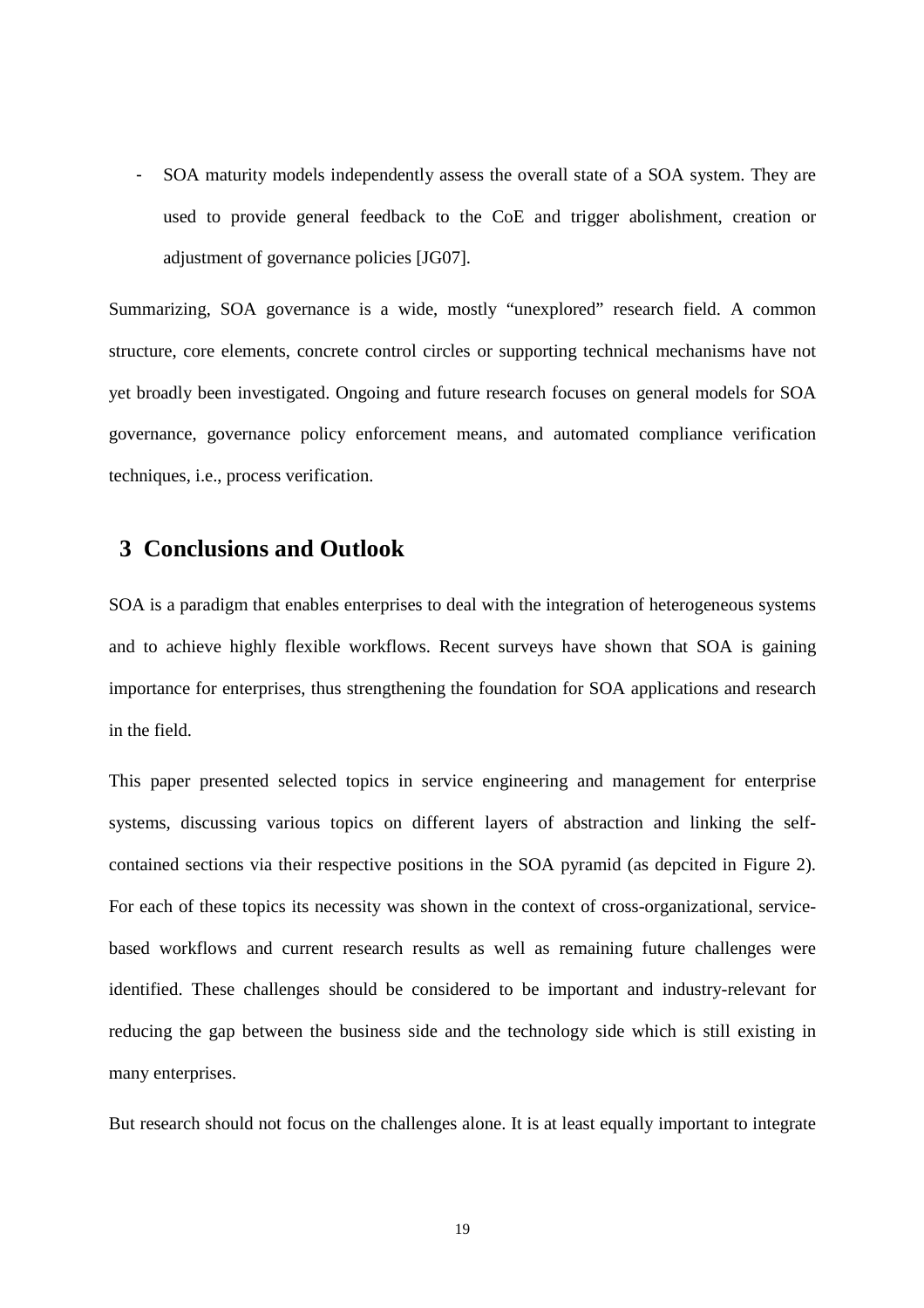and consolidate the results achieved so far and to get them to work together. The main reason for this is that most challenges are not likely to occur in isolation but rather in highly heterogeneous and interwoven scenarios, a typical condition for enterprise systems.

## **References**

[Afs07] Afshar, M.: SOA Governance: Framework and Best Practices, Oracle Whitepaper, May 2007, http://www.oracle.com/technologies/soa/docs/oracle-soa-governance-best-practices.pdf (last access: October 12, 2008).

[BBF+06] Bieberstein, N.; Bose, S.; Fiammante, M.; Jones, K.; Shah, R.: Service-Oriented Architecture (SOA) Compass - Business Value, Planning, and Enterprise Roadmap. IBM developerWorks, 2006.

[BCK03] Bass, L.; Clements, P.; Kazman, R.: Software Architecture in Practice, 2<sup>nd</sup> edition, Addison-Wesley, 2003.

[BG05] Baresi, L.; Guinea, S.: Towards Dynamic Monitoring of WSBPEL Processes, in: Proceedings of the 3rd International Conference on Service Oriented Computing, 2005, pp. 269- 282.

[BGR+05] Berbner, R.; Grollius, T.; Repp, N.; Heckmann, O.; Ortner, E.; Steinmetz, R.: An Approach for Management of Service-oriented Architecture (SoA)-based Application Systems, in: Proceedings of the Workshop Enterprise Modelling and Information Systems Architectures (EMISA 2005), Klagenfurt, Austria, 2005, pp. 208-221.

[BK05] Brauer, B.; Kline, S.: SOA Governance: A Key Ingredient of the Adaptive Enterprise, HP Whitepaper, February 2005,

http://www.managementsoftware.hp.com/products/soa/swp/soa\_swp\_governance.pdf (last access: October 12, 2008).

[BSR+06] Berbner, R.; Spahn, M.; Repp, N.; Heckmann, O.; Steinmetz, R.: Heuristics for QoSaware Web Service Composition, in: 4th IEEE International Conference on Web Services (ICWS 2006), pages 72–79, 2006.

[CKK02] Clements, P.; Kazman, R.; Klein, M.: Evaluating Software Architectures Methods and Case Studies, Addison-Wesley, 2002

[CPE+05] Canfora, G.; Penta, M. D.; Esposito, R.; Villani, M. L.: An Approach for QoS-Aware Service Composition Based on Genetic Algorithms, in: Proceedings of Genetic and Evolutionary Computation Conference, pages 1069–1075, 2005.

[ESN+08] Eckert, J.; Schulte, S.; Niemann, M.; Repp, N.; Steinmetz, R.: Worst-Case Workflow Performance Optimization, in: 3rd International Conference on Internet and Web Applications and Services (ICIW 2008), 2008.

[ESR+08] Eckert, J.; Schulte, S.; Repp, N.; Berbner, R.; Steinmetz, R.: Queuing-based Capacity Planning Approach for Web Service Workflows Using Optimization Algorithms, in: IEEE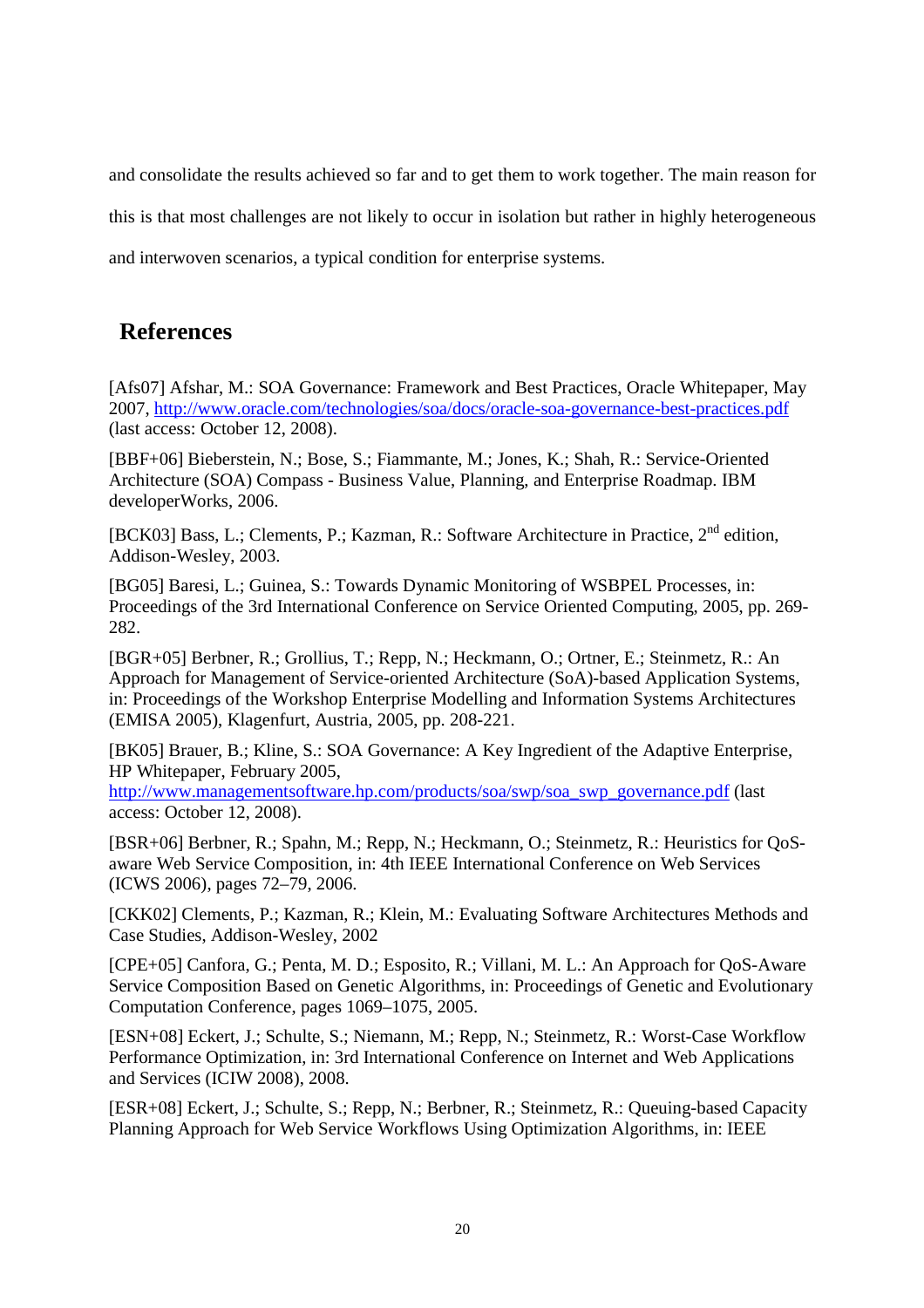International Conference on Digital Ecosystems and Technologies (DEST 2008), 2008.

[Fab07] Fabini, M.: Governance für komplexe SOA Unternehmungen: Eine Vision für das Schweizer Gesundheitswesen, in: Gernot Starke and Stefan Tilkov (editors), SOA-Expertenwissen, Chapter SOA-Governance, pages 309–323. dpunkt.verlag Heidelberg, 2007.

[FL07] Farrell, J.; Lausen, H.: Semantic Annotations for WSDL and XML Schema, WC3 Recommendation, 2007, http://www.w3.org/TR/2007/REC-sawsdl-20070828/ (last access: October 12, 2008).

[HPG06] Holley, K.; Palistrant, J.; Graham, S.: Effective SOA Governance, IBM Whitepaper, March 2006, ftp://ftp.software.ibm.com/software/uk/flexible/wp/effective\_soa\_governance.pdf (last access: October 12, 2008).

[JG07] Johannsen, W.; Goeken, M.: Referenzmodelle für IT-Governance - Strategische Effektivität und Effizienz mit COBIT, ITIL & Co, dpunkt.verlag Heidelberg, 1. Edition, 2007.

[Jos07] Josuttis, N. M.: SOA in Practice: The Art of Distributed System Design (Theory in Practice) O'Reilly Media, Inc., 2007.

[Kal07] Ulrich Kalex. Von der Geschäftsarchitektur zur SOA Governance, in: Gernot Starke and Stefan Tilkov (editors), SOA-Expertenwissen, pages 325–340. dpunkt.verlag Heidelberg, 2007.

[KBS04] Krafzig, D.; Banke, K.; Slama, D.: Enterprise SOA: Service-Oriented Architecture Best Practices (The Coad Series), Prentice Hall PTR, 2004.

[KRB07] Kabzeva, A.; Repp, N.; Berbner, R.; Müller, P.; Steinmetz, R.: Software Architecture – Description Languages and Evaluation Methods, Technical Report, Technische Universität Darmstadt, KOM, August 2007.

[Kre03] Krebs, J.: Sag's einfach mit Diagrammen: Visuelles Modellieren, ObjektSpektrum, Januar 2003.

[LAP06] Lazovik, A.; Aiello, M.; Papazoglou, M.: Planning and Monitoring the Execution of Web Service Requests, International Journal on Digital Libraries, vol. 6, no. 3, 2006, pp. 235- 246.

[LDK04] Ludwig, H.; Dan, A.; Kearney, R.: Cremona: An Architecture and Library for Creation and Monitoring of WS-Agreements", in: Proceedings of the 2nd International Conference on Service Oriented Computing, 2004, pp. 65-74.

[LY05] Lin, K.-J.; Yu, T.: Service Selection Algorithms for Composing Complex Services with Multiple QoS Constraints, in: 3rd International Conference on Service-oriented Computing (ICSOC 2005), 2005.

[MK96] Magee, J.; Kramer, J.: Dynamic Structure in Software Architectures, in: Proceedings of the 4th ACM SIGSOFT Symposium on Foundations of Software Engineering, San Francisco, California, United States, October 1996.

[MB06] Marks, E.; Bell, M.: Service-Oriented Architecture: A Planning and Implementation Guide for Business and Technology, John Wiley & Sons, Inc., New Jersey, 2006.

[MBM+07] Martin, D.; Burstein, M.; McDermott, D.; McIlraith, S.; Paolucci, M.; Sycara, K.; McGuinness, D. L.; Sirin, E.; Srinivasan, N.: Bringing Semantics to Web services with OWL-S, World Wide Web, vol. 10, iss. 3, September 2007, pp. 243-277.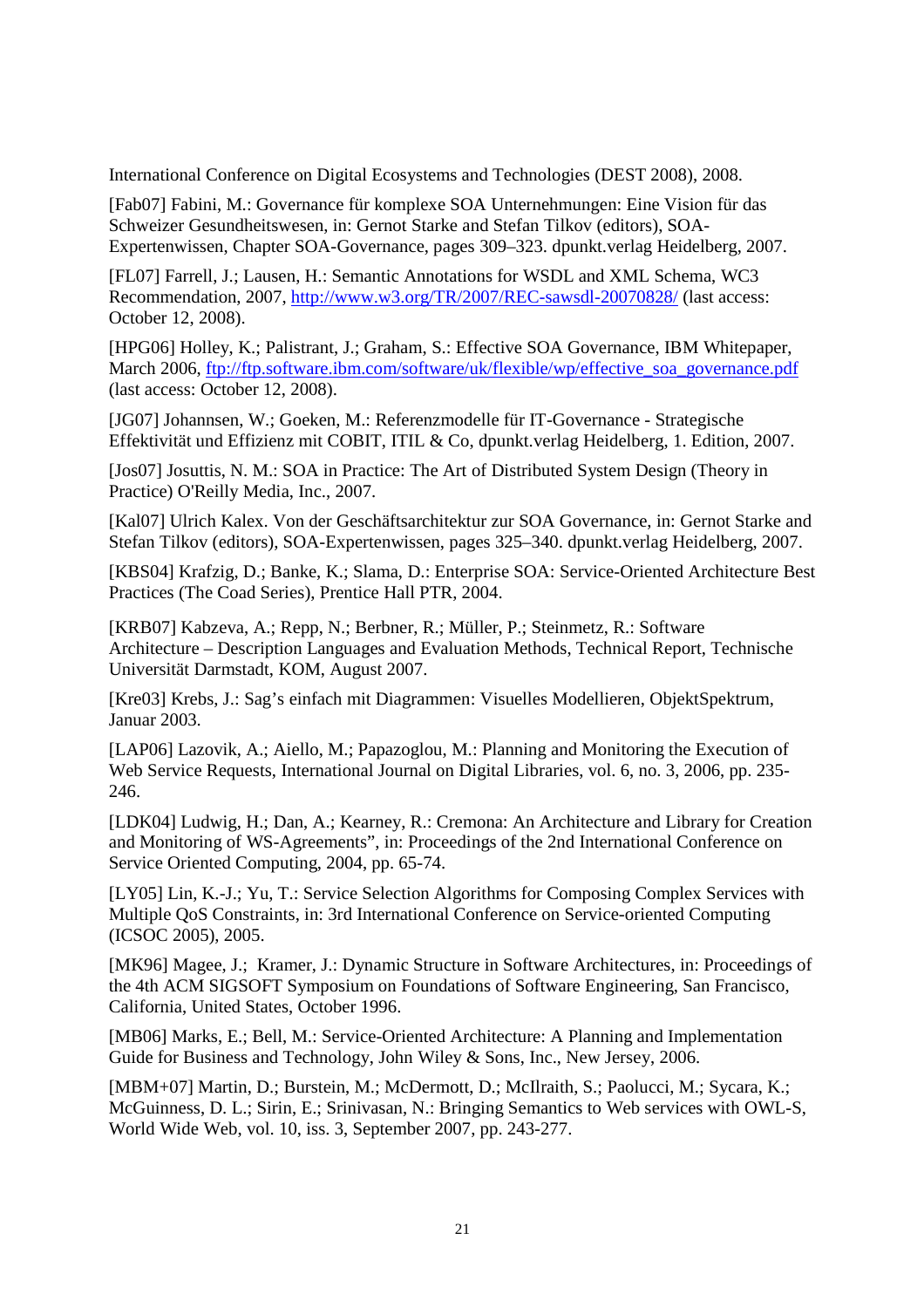[MRT99] Medovici, N.; Rosenblum, D.S.; Taylor, R. N.: A Language and Environment for Architecture-Based Software Development and Evolution, in: Proceedings of the 21st International Conference on Software Engineering, Los Angeles, CA, May 1999.

[MSZ01] McIlraith, S. A.; Son, T. C.; Zeng, H.: Semantic Web services, IEEE Intelligent Systems, vol. 16, no. 2, pp. 46-53, 2001.

[NT07] Naseri, M.; Towhidi, A.: QoS-Aware Automatic Composition of Web Services using AI Planners, in: Proceedings Second International Conference on Internet and Web Applications and Services, 2007.

[NERS08] Niemann, M.; Eckert, J.; Repp, J.; Steinmetz, R.: Towards a Generic Governance Model for Service-Oriented Architectures, in: Proceedings of the Fourteenth Americas Conference on Information Systems (AMCIS 2008), Toronto, ON, Canada, 2008, Aug 2008.

[NL04] Newcomer, E.; Lomow, G.: Understanding SOA with Web Services (Independent Technology Guides), Addison-Wesley Professional, 2004.

[OF07] Orleans, L. F.; Furtado, P. N.:Optimization for QoS on Web-Service-Based Systems with Task Deadlines, in: Third International Conference ion Autonomous Systems (ICAS 2007), 2007.

[Pap03] Papazoglou, M. P.: Service-Oriented Computing: Concepts, Characteristics and Directions, in: Proceedings of the 4th International Conference on Web Information Systems Engineering (WISE 2003), IEEE Computer Society, Washington, DC, 2003, pp. 3-12.

[PYY+04] Peng, D.; Yuan, Y.; Yue, K.;Wang, X.; Zhou, A.: Capacity Planning for Composite Web Services Using Queuing Network-Based Models, LNCS (2004) 3129, pages 439–448, 2004.

[Rep08] Repp, N.: Monitoring of Services in Distributed Workflows. Doctoral Consortium of the 3rd International Conference on Software and Data Technologies (ICSOFT), 2008.

[Rob05] Robinson, W.N.: A Requirements Monitoring Framework for Enterprise Systems, Journal of Requirements Engineering, vol.11, no. 1, 2005, pp.17-41.

[SBB+06] Shah, R.; Bieberstein, N.; Bose, S.; Fiammante, M.; Jones, K.: SOA Project Planning Aspects, 2006, http://websphere.sys-con.com/read/168398.htm (last access: October 12, 2008).

[SC08] SOA Check 2008, http://www.soa-check.eu/ (last access: October 12, 2008).

[Sch03] Schumacher, M. Security Engineering with Patterns: Origins, Theoretical Models, and New Applications (Lecture Notes in Computer Science), Springer, 2003

[ScS07] Schelp, J.; Stutz, M.: SOA-Governance, in: Hans-Peter Fröschle and Stefan Reinheimer (editors), Serviceorientierte Architekturen (SOA), number 253 in HMD Praxis der Wirtschaftsinformatik, pages 1–10. dpunkt verlag, February 2007.

[SER+08] Schulte, S.; Eckert, J.; Repp, N.; Steinmetz, R.: An Approach to Evaluate and Enhance the Retrieval of Semantic Web Services, in: Proceedings of the 5th International Conference on Service Systems and Service Management (ICSSSM'08), IEEE, June 2008.

[SM06] Spanoudakis, G.; Mahbub, K.: Non Intrusive Monitoring of Service Based Systems, International Journal of Cooperative Information Systems, vol. 15, no. 3, 2006, pp. 325-358.

[Sof05] Software AG. SOA Governance - Rule Your SOA, 2005,